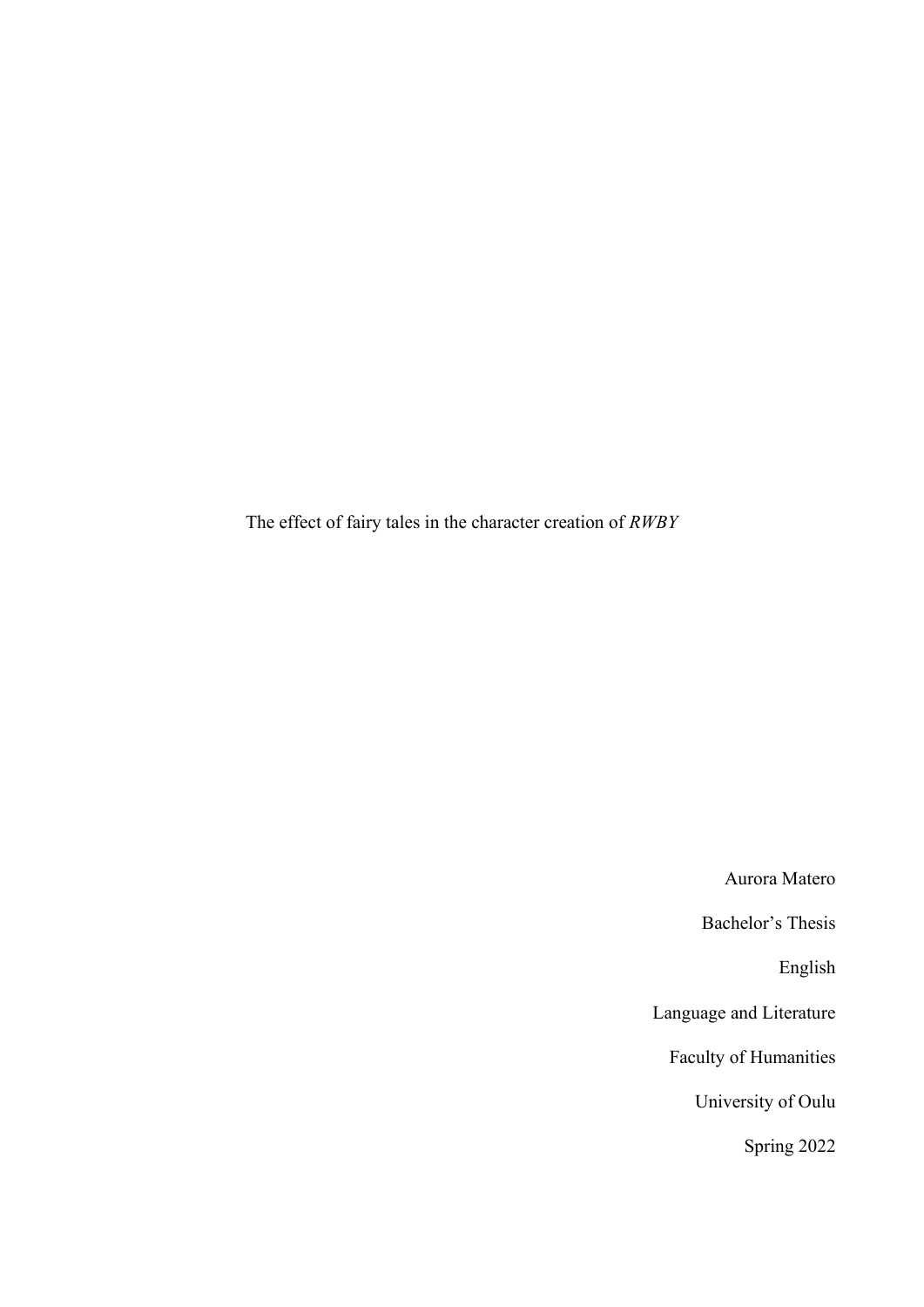# **Abstract**

This thesis focuses on analysing the differences and similarities between the four main characters of the Rooster Teeth animated series *RWBY* (2013) and the fairy tale characters that inspired their creation. This comparative study begins by analysing these fairy tale characters and their portrayal, and then comparing them to the main characters of *RWBY* (2013). When it comes to portrayal, this thesis focuses on the analysis of personality traits as well as the visual appearances of all the characters. The key point is to see whether there are any clear similarities or differences between the series' main characters and their fairy tale counterparts.

The theoretical basis of this thesis is constructed from Hutcheon and O'Flynn's (2013) adaptation theory, which discusses the development of adaptation and its different media. Hutcheon and O'Flynn (2013) argue that an adaptation can become more popular than the original source material due to the repetition of similar features in a new medium through re-interpretation (2013, p. 4-5). This thesis focuses on analysing these re-interpretations of fairy tales in *RWBY* (2013).

Based on the analysis, each character from both the fairy tales and from the series have unique traits both personality and appearance wise, however, it is clear that there are a lot more similarities with their counterparts than differences. There are a few drastic differences, but it is clear where the inspiration comes from for these characters as well. This thesis concludes that the main characters of *RWBY* (2013) represent older and more grown versions of their inspired fairy tale characters while remaining original to the series as well.

#### **Tiivistelmä**

Tässä kandidaatintutkielmassa tarkastellaan Rooster Teeth -tuotantoyhtiön animaatiosarjan *RWBY* (2013) neljää päähenkilöä ja niitä inspiroineita satuhahmoja sekä niiden välillä ilmeneviä eroja. Tässä vertailevassa tutkielmassa analysoidaan kyseisiä satuhahmoja sekä niiden sanallisia kuvauksia, jonka jälkeen niitä verrataan animaatiosarjan päähenkilöihin. Sanallista kuvausta tässä opinnäytetyössä käytetään analysoimaan hahmojen persoonallisuuspiirteitä sekä ulkonäköä. Opinnäytetyön tarkoituksena on selvittää, ilmeneekö hahmojen välillä selkeitä samanlaisuuksia tai eroja.

Teoreettinen tausta tälle opinnäytetyölle perustuu Hutcheon ja O'Flynnin (2013) adaptaatioteoriaan, joka tutkii adaptaation kehitystä sekä sen eri muotoja. Hutcheon ja O'Flynn väittävät, että itse adaptaatiosta voi kehittyä alkuperäistä suositumpi, sillä adaptaatiossa toistuu samanlaisia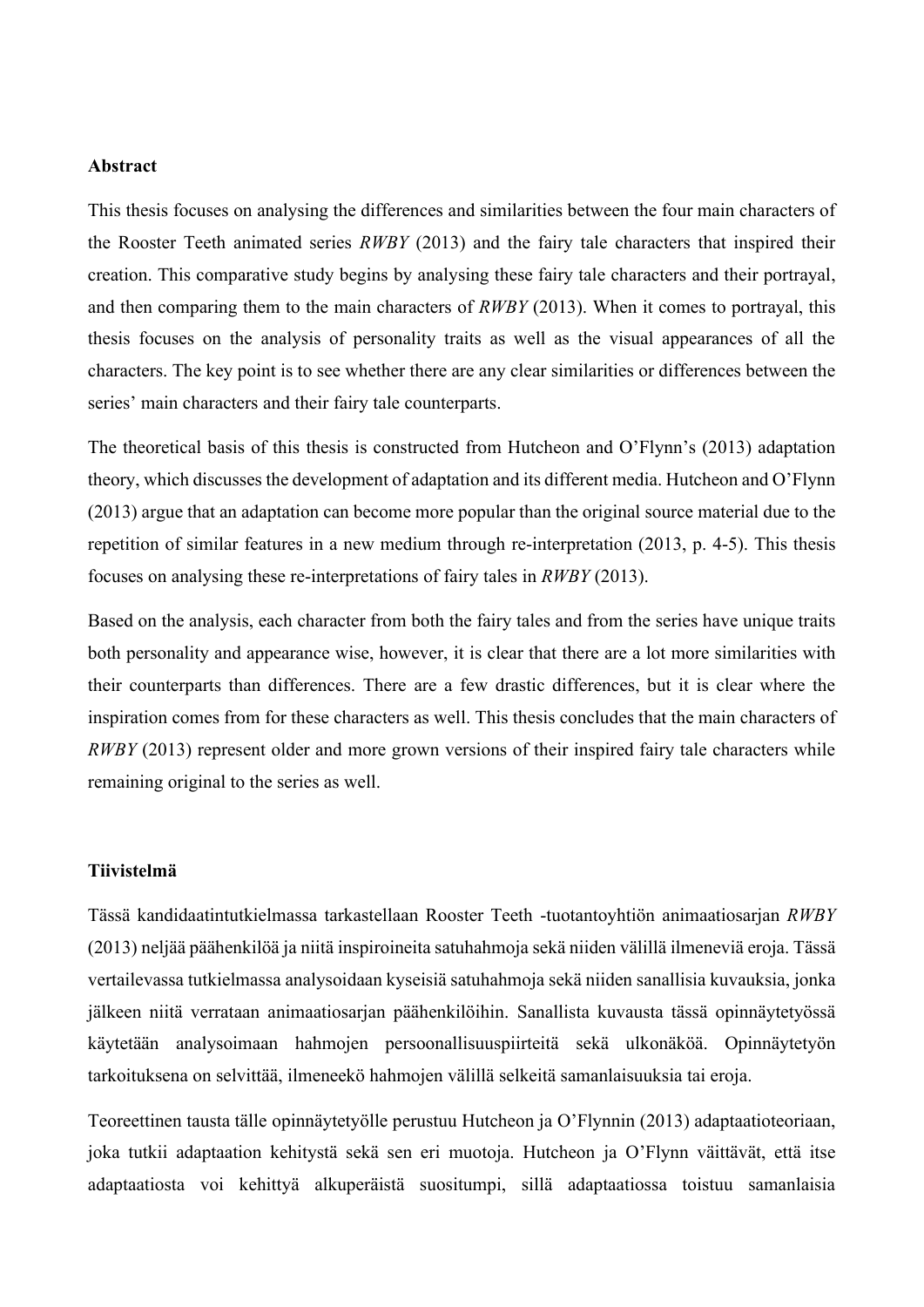ominaisuuksia ja piirteitä uudessa muodossa uudelleen tulkittuna (2013, p. 4-5). Tässä opinnäytetyössä keskitytään analysoimaan näiden satujen uudelleentulkintoja *RWBY*-sarjassa (2013).

Analyysin pohjalta voidaan huomata, että jokaisella hahmolla on yksityiskohtaisia ominaisuuksia sekä persoonallisuuspiirteissä että ulkonäössä. On kuitenkin selvää, että samanlaisuuksia löytyy niiden välillä enemmän kuin eroja. Vaikka hahmojen väliltä löytyy myös suuria eroja, niiden inspiraation lähde on selvä. Tämä opinnäytetyö toteaa, että animaatiosarjan päähenkilöt kuvastavat vanhempia ja aikuismaisempia versioita niitä inspiroineista satuhahmoista samalla pysytellen sarjalle omaperäisinä.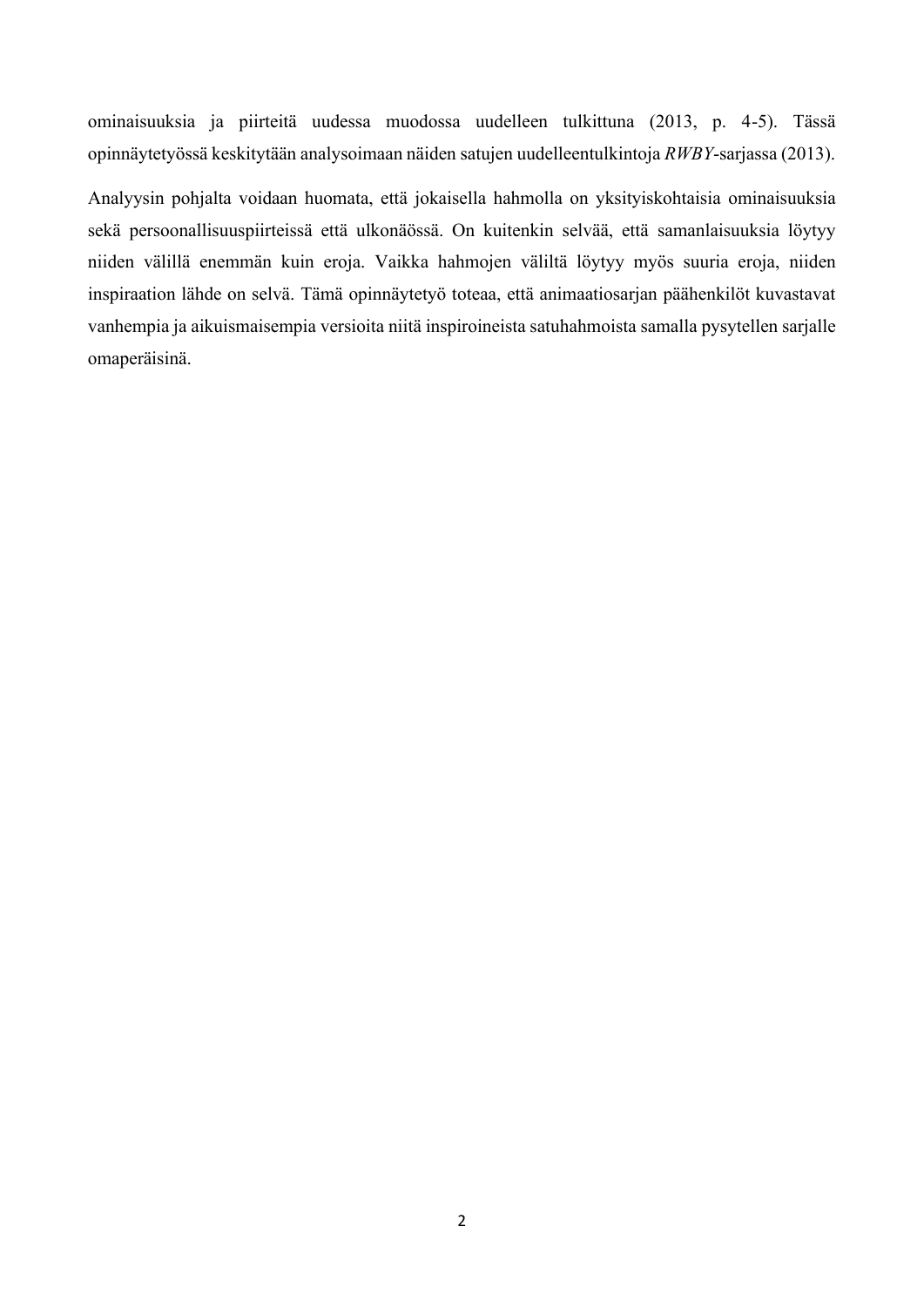# **Table of Contents**

| 4. ANALYSIS - PRESENTATION OF THE ANALYSIS AND FINDINGS  14 |  |
|-------------------------------------------------------------|--|
|                                                             |  |
|                                                             |  |
|                                                             |  |
|                                                             |  |
|                                                             |  |
|                                                             |  |
|                                                             |  |
|                                                             |  |
|                                                             |  |
|                                                             |  |
|                                                             |  |
|                                                             |  |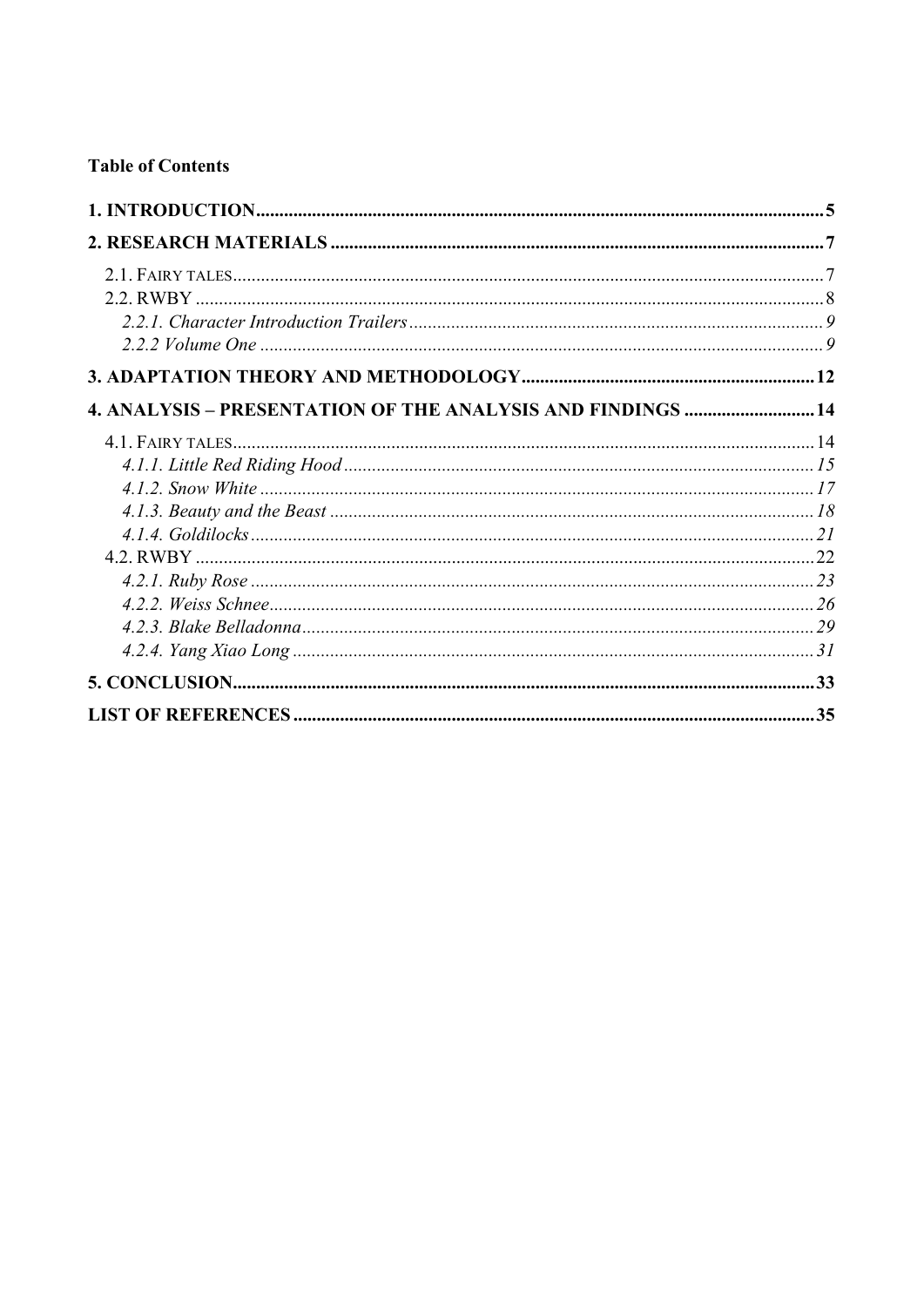# <span id="page-4-0"></span>**1. Introduction**

This thesis focuses on the examination of different fairy tales and their effects on the character creation of the Rooster Teeth animated series *RWBY* (2013). When the concept of the series was first announced, the creators revealed that the four main characters would be inspired by popular fairy tale characters. Both Rooster Teeth and the original creator of *RWBY* (2013), Monty Oum, explore this concept in various podcasts and interviews prior to the show's release, such as Rooster Teeth's *RWBY Crew Chat* (2013) or Joshua Silverman's interview with Oum (BearPunch, 2013). The fairy tales that inspired the main characters are *Little Red Riding-Hood*, *Snow White*, *Beauty and The Beast*, and *Goldilocks and the three bears*. In this comparative study, I will be analysing these fairy tales and comparing their portrayal of the characters to how the characters are portrayed in *RWBY* (2013) to see if there are any clear similarities or differences. When it comes to portrayal, this thesis will specifically be focusing on the analysis of personality traits and the visual appearances of the characters. Because Rooster Teeth decided to base their new characters off older characters in literature, I believe this topic is both interesting and important to figure out how differently these character traits are represented in the more current media compared to their original media texts.

In an interview with Joshua Silverman of BearPunch (2013), Oum discusses how they have taken inspiration for their characters from fairy tales and mythologies in order for the show to remind the viewers of the original characters, but the story of *RWBY* (2013) itself does not intend on re-telling any of the original stories:

"If you look back, many of those characters, whether it be a fairy tale, mythology, or anything, they're the ones that have stayed around and been under constant reiteration and retelling and have many different versions in different languages and different countries so, like we're [Rooster Teeth] just doing our version and that it coincidentally has things engraved in them that remind you of this character. But aside from that, we are in no way governed to telling that exact story again, cause we're not interested in that, we're interested in telling our own story". (BearPunch, 2013)

It is becoming more common for authors to re-write older fairy tales with their own twist, giving the story something new yet still keeping its original idea alive. Despite the fairy tales being decades old, they are still able to live on through their different representations in media, for example through *RWBY* (2013), where most characters in the show are based off older fairy tales or legends. I believe that these adaptations are not only a form of preserving the original source text but also bringing something new to the table that excites new audiences, which is why adaptations are so important,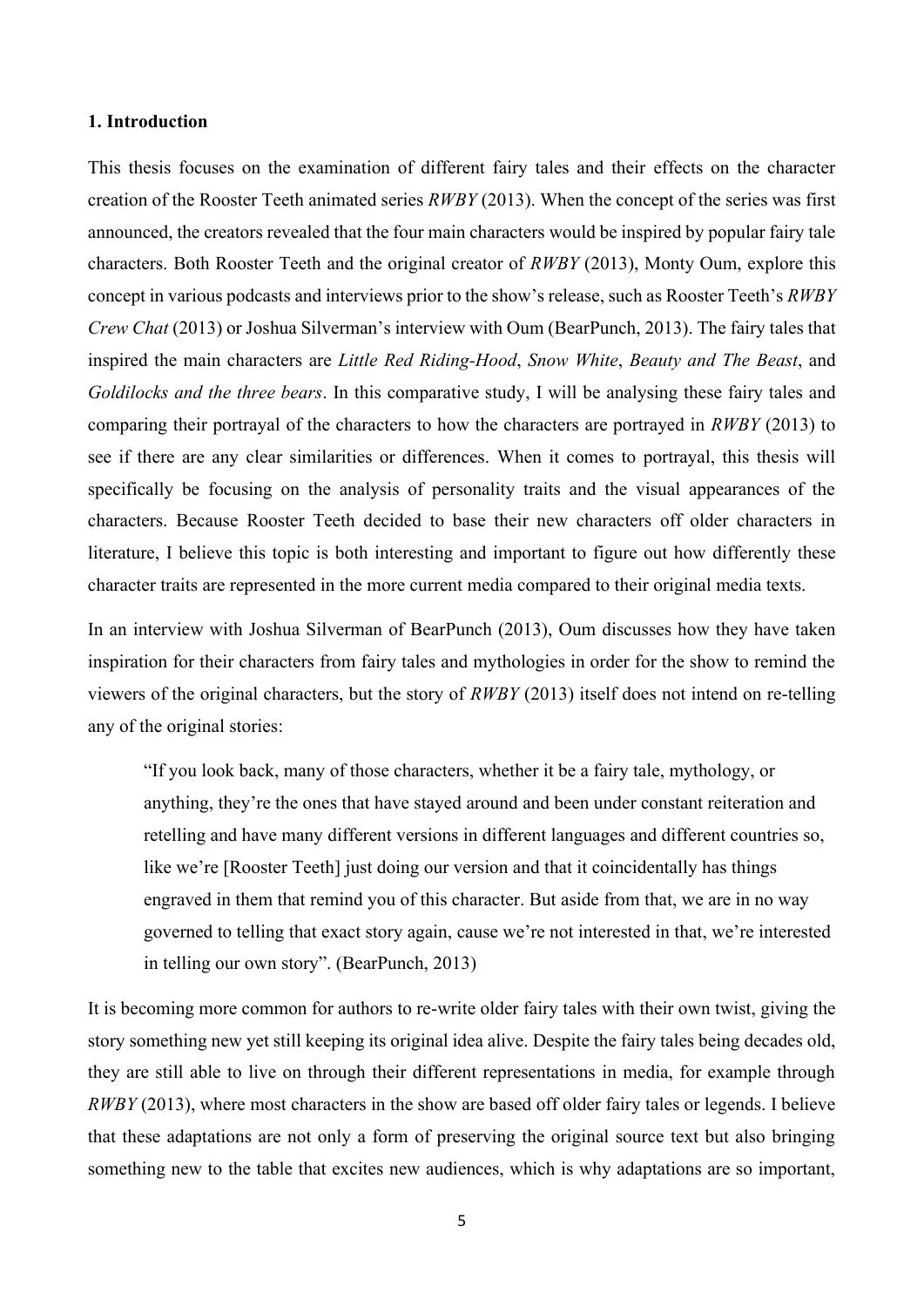especially for older literature. Through adaptation, these older sources are yet again brought to light in a new way during a new time, when they might have otherwise been forgotten. This is why I believe it is so important to study *RWBY* (2013), which is an example of modern adaptation using a different medium, and how Rooster Teeth have pursued their adaptations of the different characters. There could be clear similarities between the two, however, there could also be some traits that completely differ from the original fairy tale inspirations, leading us to ponder why the creators have decided upon this change.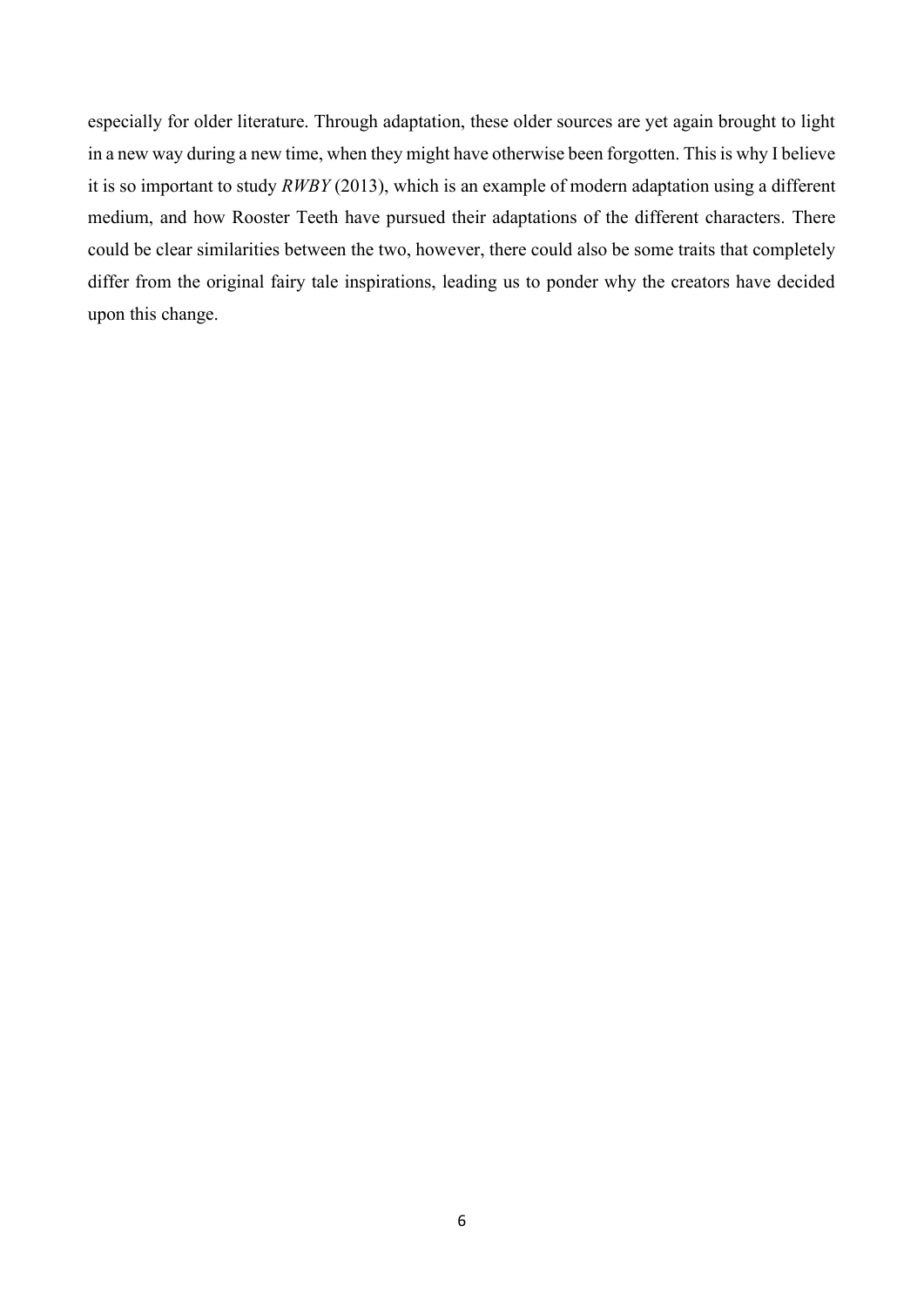# <span id="page-6-0"></span>**2. Research materials**

This section will introduce the research materials chosen for analysis. The materials used for this thesis have been divided into two sections, the first section consisting of four different fairy tales: *Little Red Riding-Hood*; *Snow White*; *Beauty and the Beast*, as well as *Goldilocks and the three bears*. Their contents will later be compared to the second section, consisting of the first volume of the Rooster Teeth animated series *RWBY* (2013) as well as the character introduction trailers released prior to the show itself.

# <span id="page-6-1"></span>**2.1. Fairy tales**

There is no one, true version of a story, which is why this thesis includes various versions of the same fairy tales in order to provide a broader description of their characters. Though the fairy tales might fall under the same or similar names, their contents can either differ greatly or include small details of certain characters that are important to include in their analysis.

The books used for the analysis of Little Red Riding-Hood were *Fairy Tales of the Brothers Grimm* (Taylor, Grimm & Grimm, 2009) ; *The Original Folk and Fairy Tales of the Brothers Grimm* (Grimm, Grimm & Zipes, 2015) ; *Mother's Nursery Tales*(Pyle, 2015) and *Dramatic Reader for Lower Grades* (Holbrook, 2009).

The analysis of Snow White also uses *The Original Folk and Fairy Tales of the Brothers Grimm* (Grimm, Grimm & Zipes, 2015), but also *My Book of Favourite Fairy Tales* (Vredenburg, 2005). These versions differ from each other when it comes to detail, but the plot itself keeps the same general idea.

The characters of both Beauty and the Beast were analysed based off *The Sleeping Beauty and other fairy tales from the Old French* (Perrault & Quiller-Couch, 2016), *Mother's Nursery Tales* (Pyle, 2015) as well as *My Book of Favourite Fairy Tales* (Vredenburg, 2005). Though their plots differ greatly from one another, they both provide important insights to the different portrayals of the characters.

The main source for the analysis of Goldilocks is Katherine Pyle's *Mother's Nursery Tales* (2015), but a few details from the book *Dramatic Reader for Lower Grades* (Holbrook, 2009) are also included. Because Holbrook's (2009) version of Goldilocks is a stage show, its analysis focuses more on dialogue and personality rather than appearances.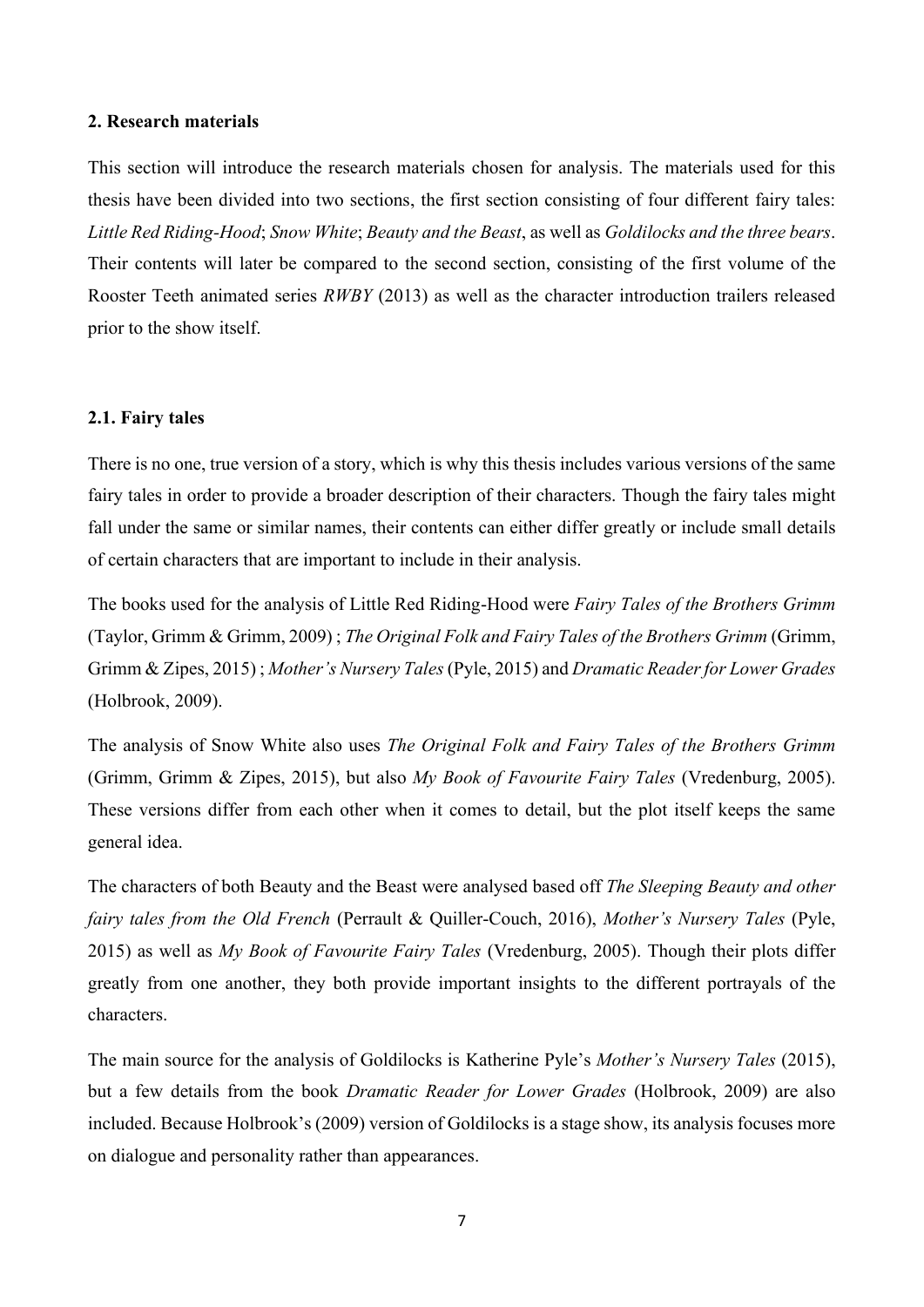# <span id="page-7-0"></span>**2.2. RWBY**

*RWBY* (2013) is a 3D animated series created by Monty Oum for Rooster Teeth. Its premiere episode aired on YouTube on July 18th of 2013, and it is still ongoing as of the writing of this thesis with eight volumes. Oum passed away in 2015 during the production of the third volume, which led to the writers at Rooster Teeth taking a larger part in its production.

The series is based in the world of Remnant where the land is covered with the creatures of 'Grimm'. The Grimm are monsters, varying in types and sizes, that prey on humans. They are specifically attracted to fear, and large amounts of it will attract more of them. Because of this constant threat, the world needs people to protect those who cannot protect themselves. These people are called huntsmen or huntresses, who train to fight at academies for this very purpose. The world of Remnant is divided into four Kingdoms: Vale, Mistral, Vacuo and Atlas, all of which have their own Huntsman academies. At these academies, they are teamed up with other huntsmen and huntresses who will be their lifelong teammates, one of which will be their team leader.

In order to help with their fights, each huntsman or huntress has their own unique weapon, accompanied by a special ability called a "semblance" that they are born with and can hone to their advantage. Semblances vary throughout the series from additional speed to more unusual ones, such as good luck. Huntsmen also use "Dust", the source of energy in Remnant, to help aid in their battles. Dust can be found in various forms and used for various purposes, for example, the red "Fire" Dust can be used to create fireballs but also to warm houses. Due to its powerful capabilities, Dust has become a sought-out resource for both ordinary humans as well as terrorist organizations and villains.

Humans are not the only intelligent race in the world of Remnant. The "Faunus" resemble humans almost completely, but they have animalistic features that separate the two, such as bunny ears. They can also possess some traits of the animal that they resemble, for example, a chameleon Faunus can adapt to its surroundings, which can also be used to their advantage in a fight.

*RWBY* (2013) follows a group of four girls: Ruby Rose, Weiss Schnee, Blake Belladonna, and Yang Xiao Long, that attend the Beacon Academy of Vale in order to become licensed huntresses. The series focuses on their training as well as their own personal struggles with their pasts and problems. Along the way, they make new friends that help them fight against terrorist organizations, evil villains, and the creatures of Grimm.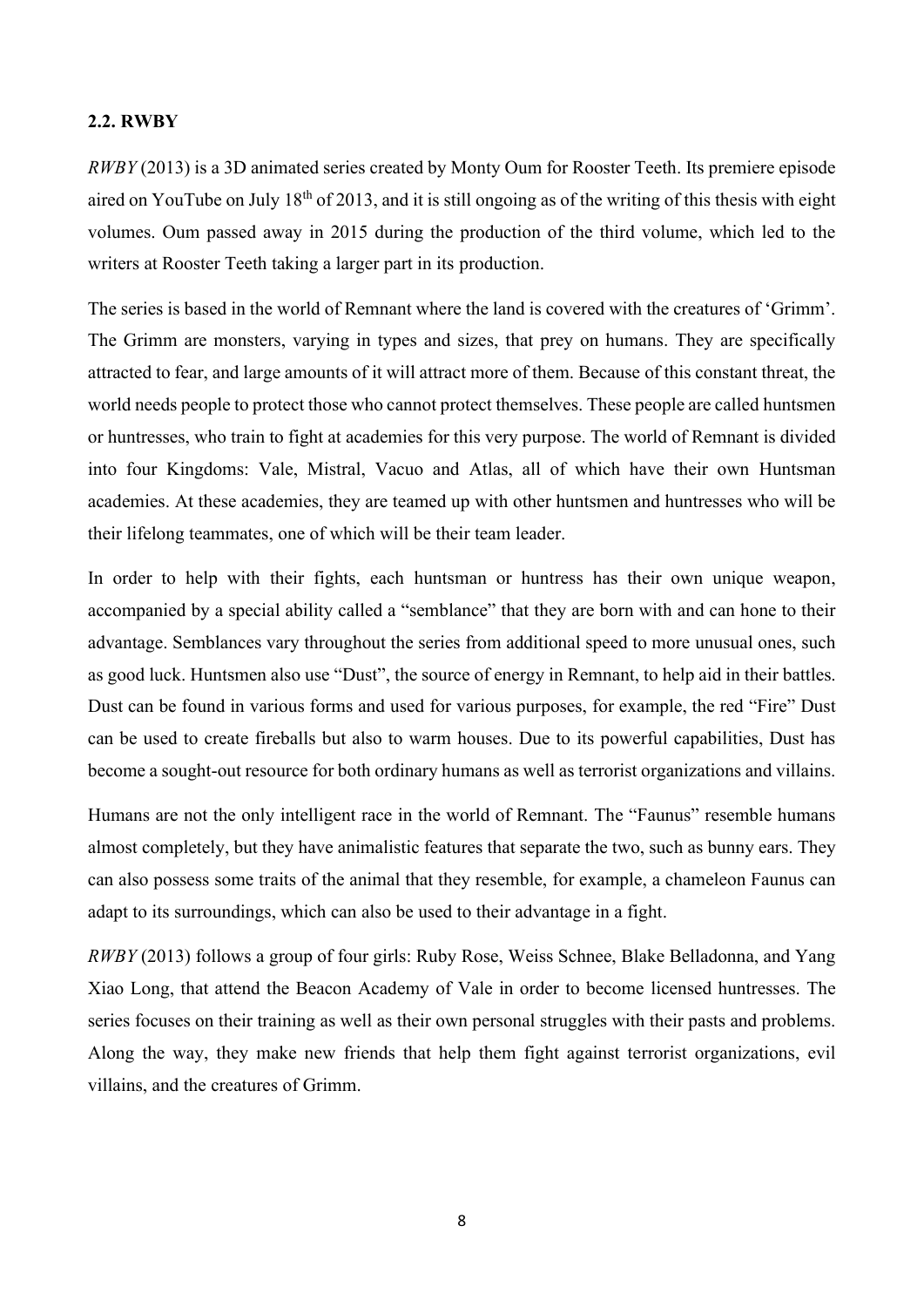# <span id="page-8-0"></span>**2.2.1. Character Introduction Trailers**

The character introduction trailers were released before the first volume of *RWBY* (2013) in order to tease the premier of the series. The first trailer "*Red*" was released November 7<sup>th</sup> in 2012, and the last trailer "Yellow" was released on June  $2<sup>nd</sup>$  of 2013, only a month prior to the premier of the first episode, "Ruby Rose".

The purpose of the character introduction trailers was to introduce the characters to the audience in a way that does not give a way too much about the series itself. The trailers focus more on the fairy tale aspects of the characters than the series itself. According to the interview with Monty Oum held by Joshua Silverman of BearPunch in 2013, fans of the show would work together to try and figure out the characters' names based off the trailers as well as what fairy tale characters they were based off of. This was because the only known information about the characters was from different Rooster Teeth podcasts, such as "*RWBY Crew Chat*", as well as the short character introduction trailers.

# <span id="page-8-1"></span>**2.2.2 Volume One**

The first volume of *RWBY* (2013) focuses on introducing all of the prominent characters to the viewer. The character first introduced is Ruby Rose, whose perspective the show focuses on for the first five episodes, but then expands into the perspectives of others as they are introduced to the viewer.

On a late night out, Ruby witnesses a Dust shop robbery and decides to take action. Her fight against the villains is noticed by the headmaster of Beacon Academy, Professor Ozpin, who offers her a place at his academy two years early. Ruby has long dreamed of attending Beacon and accepts, becoming the youngest person to have ever been accepted into Beacon at the age of fifteen.

Ruby's older half-sister, Yang Xiao Long, has also been accepted into Beacon Academy, meaning they will be studying together despite their two-year age difference. Yang, contrary to Ruby, is an extrovert who is more interested in hanging out with her other friends at Beacon than clinging to her sister. Ruby is then forced to navigate through Beacon alone, trying to make her own friends. She bumps into Weiss Schnee, knocking down all her luggage and creating a heated argument in front of the school grounds. Ruby profusely apologises, but Weiss is not interested in hearing her out and proceeds to yell at her. The argument is ceased by a mysterious spectator, Blake Belladonna, who stands up to Weiss by bringing up her family's questionable business ventures. Weiss leaves in anger, and Blake disappears before Ruby is able to thank her, leaving her alone yet again.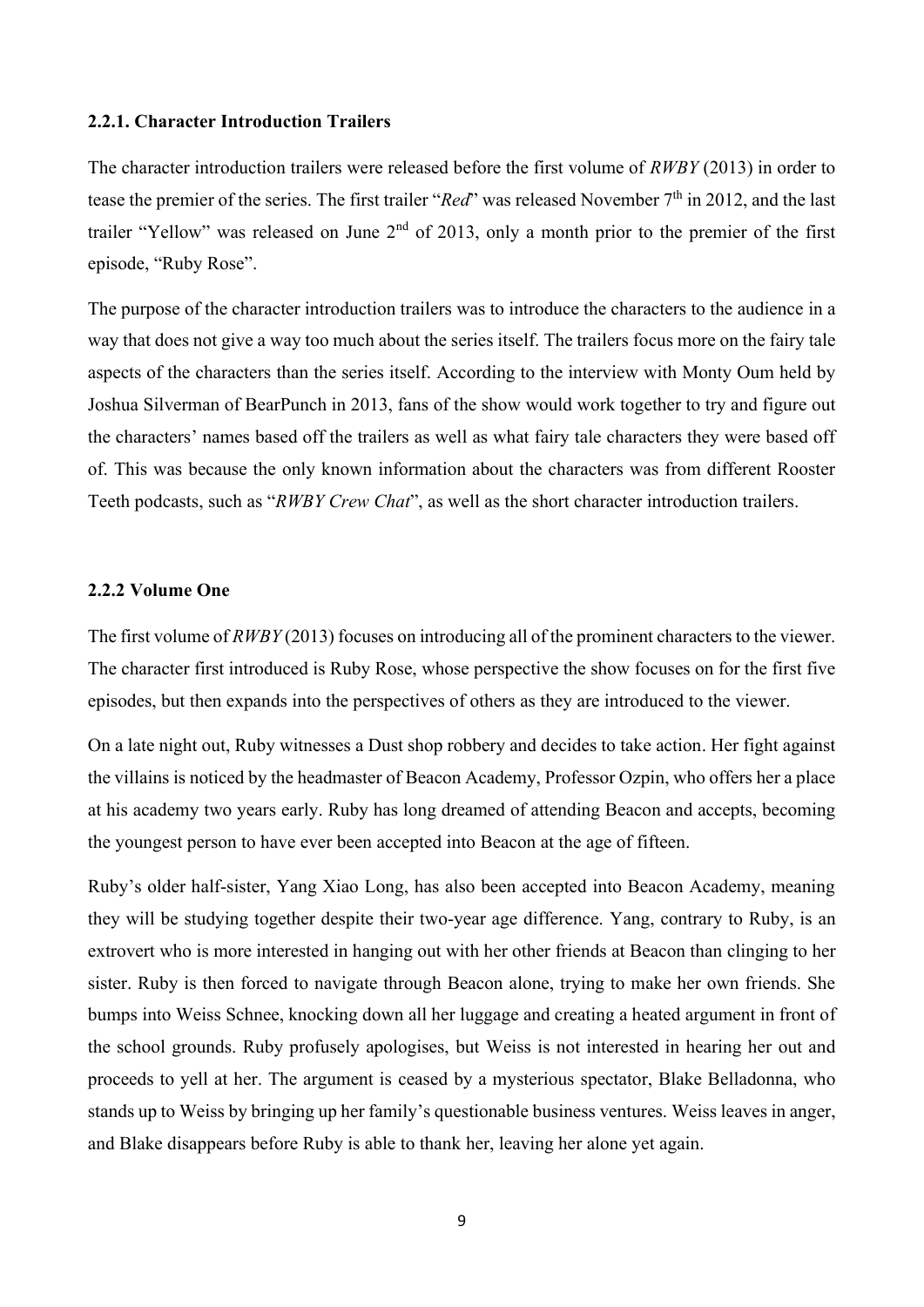Ruby meets back up with Yang at the main assembly hall, telling her all about the new people she has met, and how her first day has been disastrous without her. Yang does not take her too seriously and proceeds to believe leaving her alone is the best way for Ruby to grow as an individual.

One of the key moments of the first volume is when the characters are partnered up, and later formed into teams consisting of two pairs. All the new students take part in a mission, where they are thrown into the sky and are to land in a forest in order to search for relics placed there by Professor Ozpin. Ozpin decrees, "The first person you make eye contact with after landing will be your partner for the next four years" (Rooster Teeth, 2013). Ruby is then paired with Weiss, and though they still do not get along, they begin to understand each other in time. Yang is paired up with Blake, who work well together, despite their vastly different personalities. During the mission, all pairs come across their own struggles, but end up working together in order to obtain the relics and succeed. Once back at the academy, Ruby and Weiss get teamed up with Blake and Yang, and together they form team RWBY, led by Ruby.

The team go through various personal issues along the way but learn how to manage them better as a team. Ruby's leadership and lack of motivation to study make Weiss both jealous and annoyed because she saw herself as the obvious leader of her team due to her outstanding capabilities as a huntress. These feelings build up inside her, causing her to lash out at Ruby multiple times. Weiss' feelings towards her make Ruby doubt her capabilities as both a leader and a huntress, but with some guidance from their professors, they are able to overcome their issues and work towards being better teammates.

At the end of the volume, another argument ensues between Blake and Weiss about the minority race in Remnant, the Faunus. The White Fang, a terrorist organization led by the Faunus, have been stealing Dust all across Vale, which Weiss degrades them for, since her family owns the largest Dust manufacturing company in all of Remnant. Blake, however, cannot stand listening to Weiss speak ill of the Faunus, and believes the Faunus in the White Fang are just misguided. Both of their opinions regarding the situation are shaped by their pasts and neither is willing to admit they are wrong. Blake then reveals to the team that she used to be a member of the White Fang, but she runs away before anyone can say anything. It is then revealed that Blake has been a Faunus in disguise the entire time. Team RWBY split up for the rest of the volume, looking for Blake all across Vale. They make new friends along the way, but also get caught up in the schemes of the main villains, who have taken the entirety of the White Fang as their henchmen. They are forced to fight against the White Fang and their new leaders, and though they were able to save more Dust from being stolen, they are unable to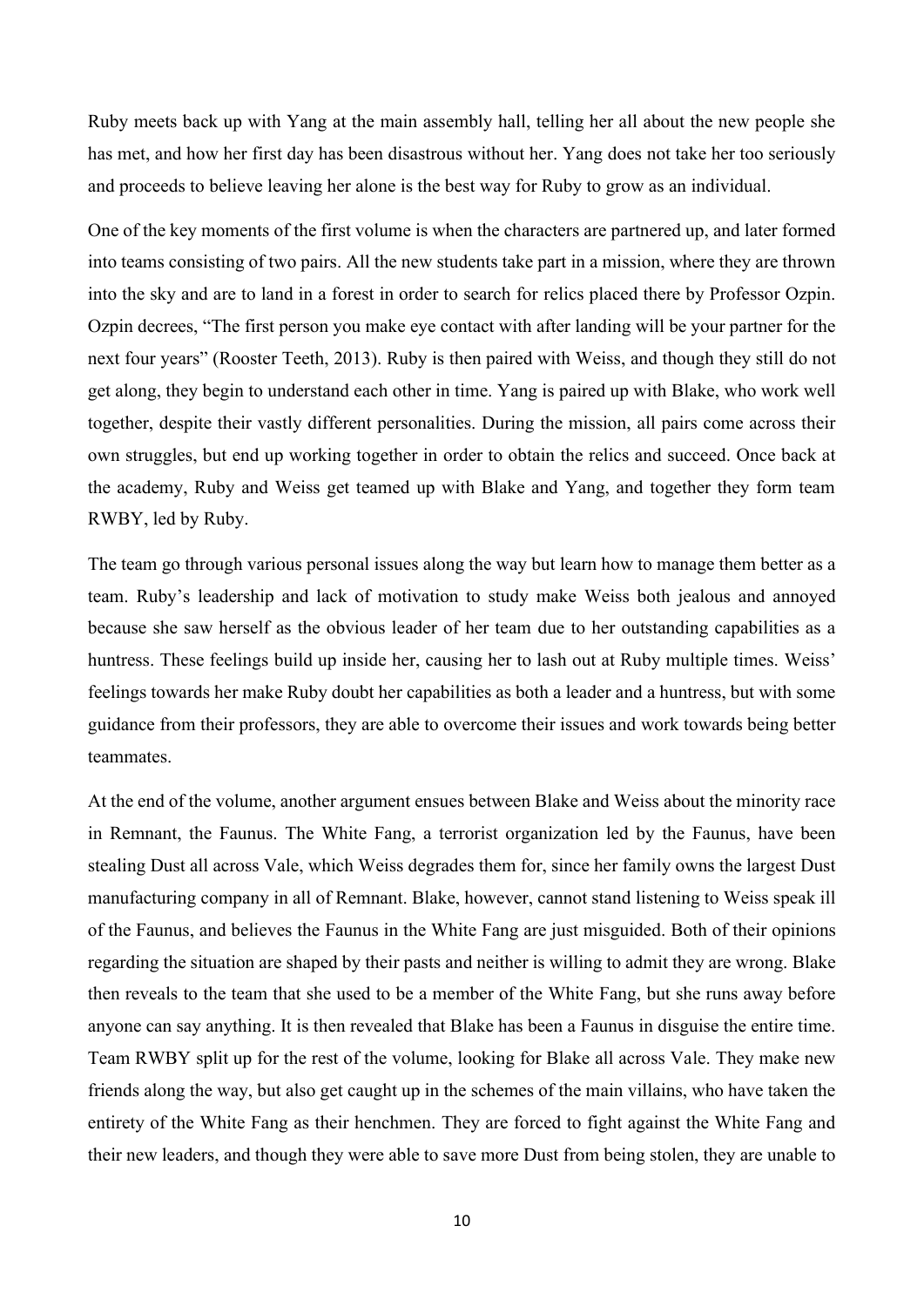apprehend them. At the end, Weiss and Blake are able to talk through their differences and all is well for team RWBY, though they realize they might have messed with the wrong crowd.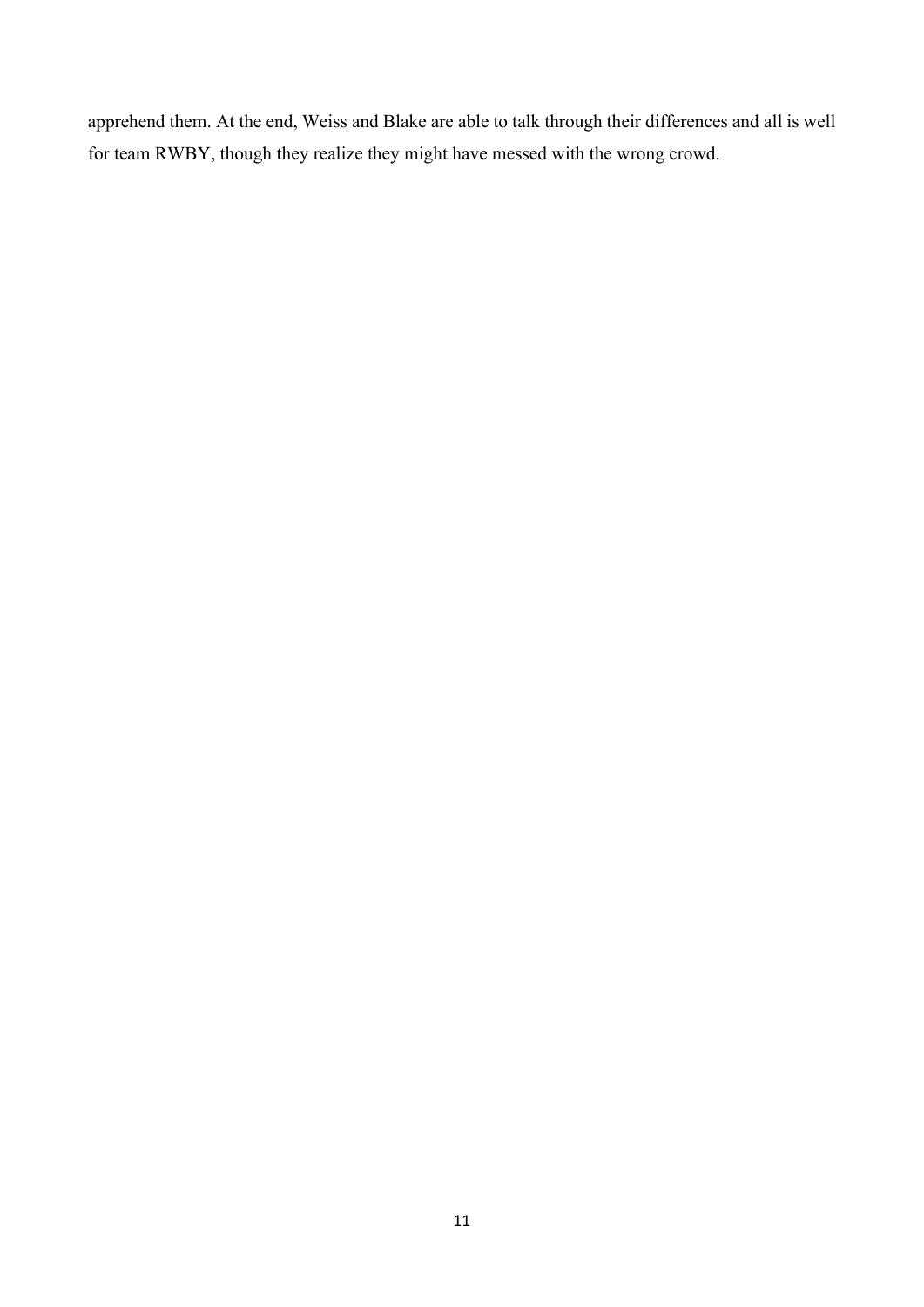# <span id="page-11-0"></span>**3. Adaptation theory and methodology**

The theoretical basis for this study is constructed from Hutcheon and O'Flynn's adaptation theory from their book *A theory of adaptation* (2013). The book itself focuses on the evolution and development of adaptation theory throughout the years, discussing what adaptation is and analysing different adaptation methods, or 'media'. Because adaptation studies are often comparative (p. 6), comparing the original source text to the new adapted media, adaptation theory is the perfect basis for this thesis, where the focus is on comparison.

The difference between an adaptation and an original piece of work is that an adaptation openly announces its relation to another work or works and does not claim complete originality (p. 6). This, however, does not mean an adaptation cannot become as popular as the original. Hutcheon and O'Flynn (2013) argue that adaptation is popular due to the repetition of the same or similar features combined with the adapter's own additional surprises with the change of medium (p. 4). Adaptations are pleasurable for the audience because they are able to recognize and remember its original medium, but they will also be attracted to the new re-interpretation (p. 4-5). When it comes to adaptations, audiences are attracted to both its repetition as well as its changes (p. 9). Hutcheon and O'Flynn (2013) even argue that the comfort of an adaptation lies in the simple act of repetition and revisiting the same theme with different variations (p. 115).

According to Hutcheon and O'Flynn (2013), telling the same or similar story from a different perspective creates different interpretations of the work (p. 8). This is much like what the creator of *RWBY* (2013), Monty Oum, mentioned in his interview (BearPunch, 2013) about wanting to create their own story with characters that are similar to ones from other stories. By changing the medium as well as the perspective, Rooster Teeth has been able to hone the series into its own independent product while staying true to the fact that the characters are still implicit adaptations. This is similar to when Hutcheon and O'Flynn (2013) discuss author Priscilla Galloway, who has spoken out about being motivated by the desire to preserve stories that are worth knowing but require creative reanimation to appeal to new audiences (p. 8).

When it comes to adapting itself, Hutcheon and O'Flynn (2013) mention that both academic critics and journalistic reviews often consider contemporary popular adaptations to be secondary in comparison to the original (p. 2). This being said, they believe adaptations should be able to develop into their own individual works in order to avoid such critique (p. 3). Adaptation, much like the process of creation, involves both interpretation and creation with the intent of 'salvaging' features from the original work into a new medium (p. 8). This is why Hutcheon and O'Flynn (2013) argue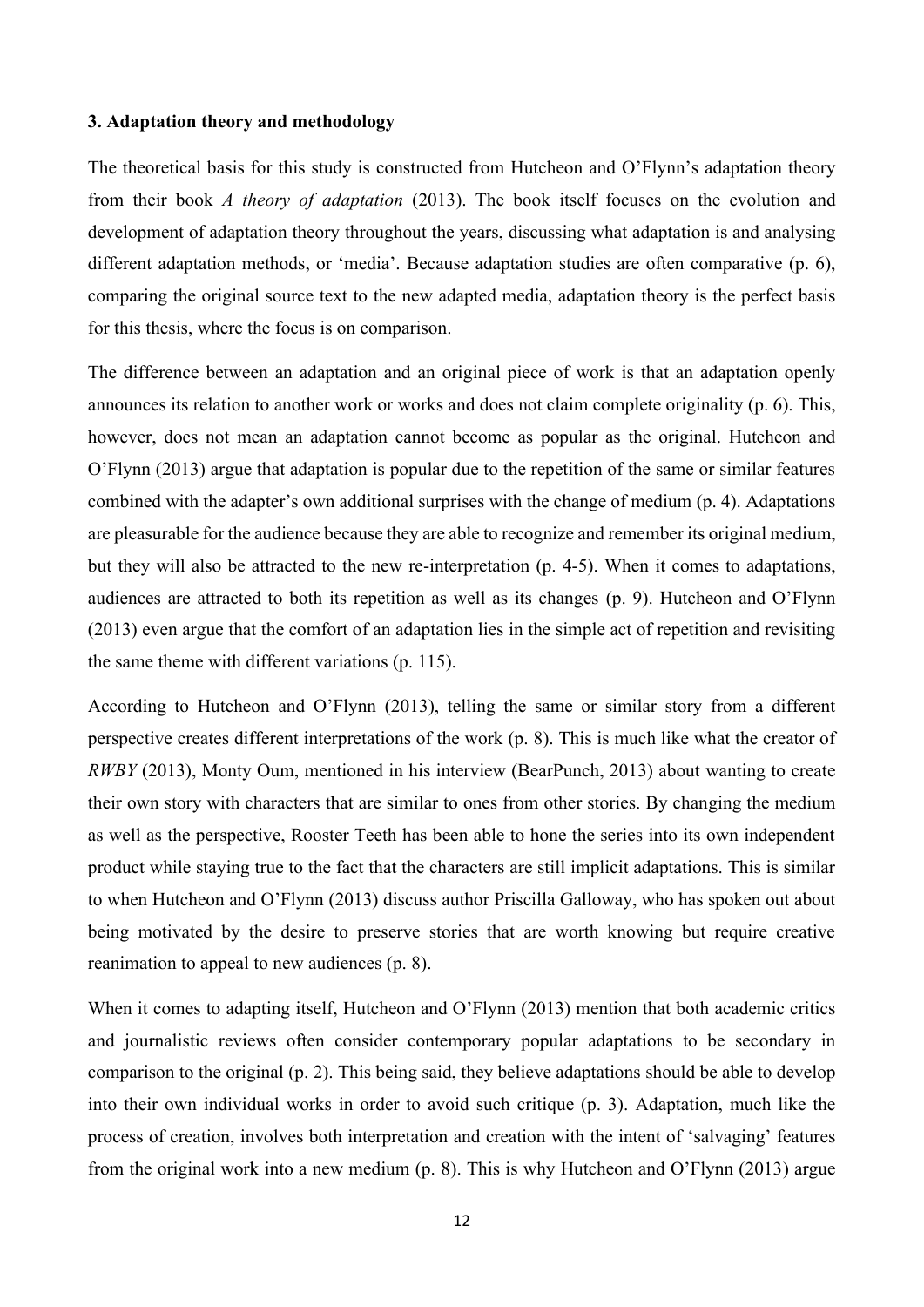that through adaptation we can acquire works that are second without being secondary, like the academic critics and journalistic reviews would argue (p. 9). Despite this backlash, large amounts of artists in media appear to want to attempt constructing their own autonomous creations by adapting from someone else's original source material (p. 85). It is bold to claim that the original source text will always remain superior to an adaptation when after an adaptation has been made of the original source, it is hard to ignore the imagery brought by the adaptation. For example, when re-reading literature that has been adapted into film, our imaginations will always remember the visuals from the film, and it is much harder to try to create a new image to replace it (p. 122). This almost brings adaptations onto the same level as their original source material. Though they are not completely autonomous, adaptations have the power to be remembered by, and beside, the original.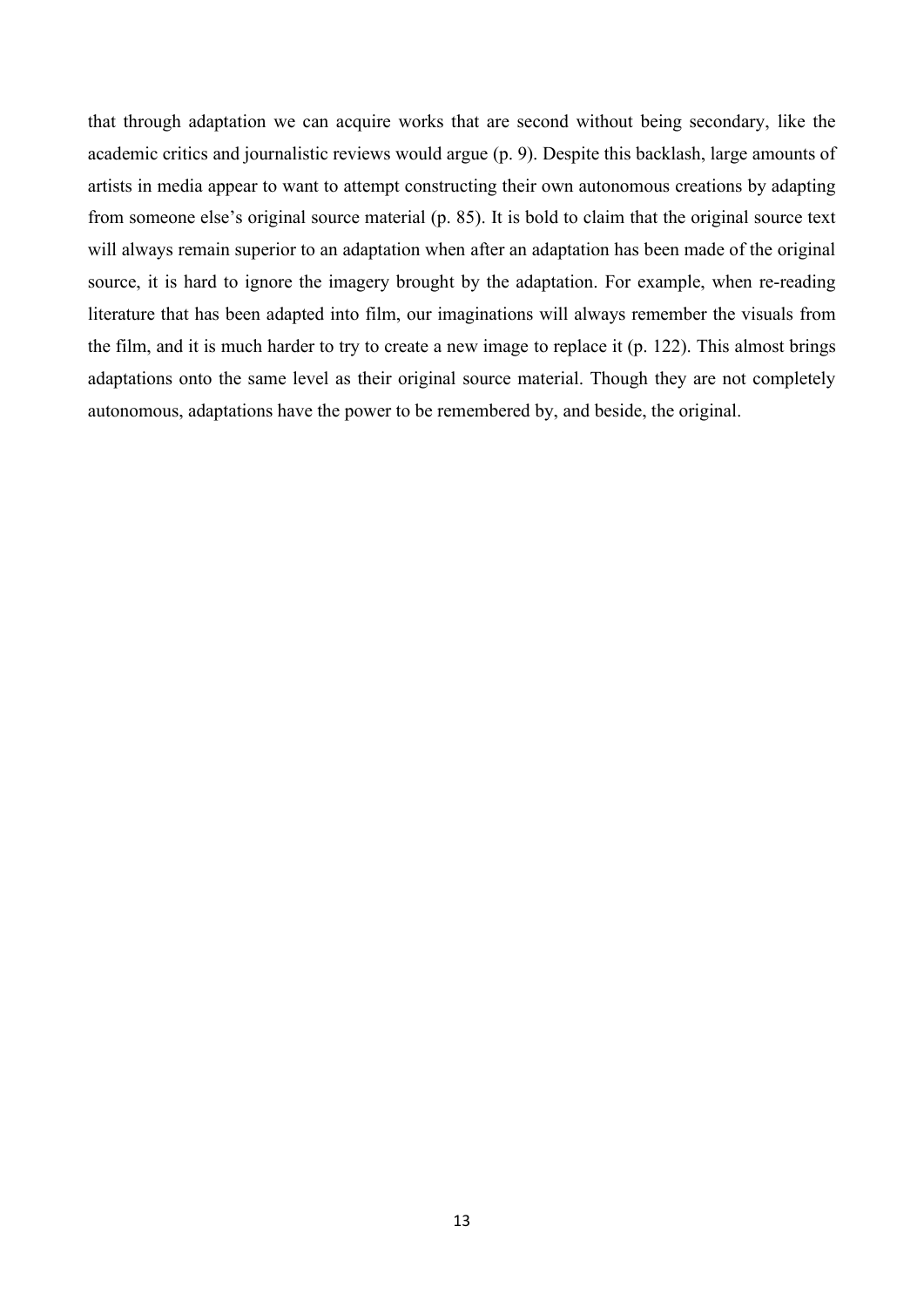# <span id="page-13-0"></span>**4. Analysis – presentation of the analysis and findings**

This section focuses on introducing the findings of the analysis process. The first section focuses on the analysis of the fairy tale characters, whereas the second section focuses on the analysis of the *RWBY* (2013) characters and comparing them to the fairy tale characters that inspired them.

#### <span id="page-13-1"></span>**4.1. Fairy tales**

During the 1800s, the brothers' Grimm collected their stories from the common, making use of young, female informants who brought their stories for the authors to immortalize (Bottigheimer, 2009, p. 28). The three Hassenpflug girls, the informants that provided, for example, the stories of *Little Red Riding-Hood* and *Snow White*, were daughters of a high-class, conservative banking family, and Jacob Grimm's most valuable source (p. 29). Generally, these informants varied from humble German milkmaids to shepherds or soldiers but were nonetheless invisible and uncredited in the traditional history of fairy tales (p. 31). Despite this, both Jacob and Wilhelm Grimm made a habit of including personal notations of how or where they had received the tales. For example, Jacob wrote in the margins of his personal copy the 1812 *First Edition* that he had received the story of *The Singing Bones* from a girl called Dortchen while they sat together "by the wood-burning stove in the garden house in Nentershausen" (p. 28-29). In 1812, Jacob and Wilhelm Grimm only had enough stories to fit one book after five years of collecting, but nowadays their entire collection fits into two thick volumes of fairy tales (p. 27). Though this thesis largely focuses on this version of *Little Red Riding-Hood*, it is important to note that the fairy tale has literary history beyond the brothers' Grimm.

The version of Beauty and the Beast that is most popular nowadays was created in 1757 by Jeanne-Marie Leprince de Beaumont, a French governess who took inspiration from the original version created by Gabrielle-Suzanne de Villeneuve in 1740 called *La Belle et la Bête*. These earlier versions were not aimed at children, but rather at young women in order to teach them how to behave in order to get married and lead a happy family life (Polyudova, 2016, p. 25). Nowadays the more popularised version focuses more on the importance of family and loving someone for their personality rather than their exterior.

The original version of Goldilocks and the three bears, "*The Story of the Three Bears*", was published in 1837 in the third volume of *The Doctor* anonymously by Robert Southey. The aim of *The Doctor*, according to Southey, was brightening the countenance of many a dear child and gladdening the hearts of their elders, meaning the stories were never aimed at a particular age or gender. In this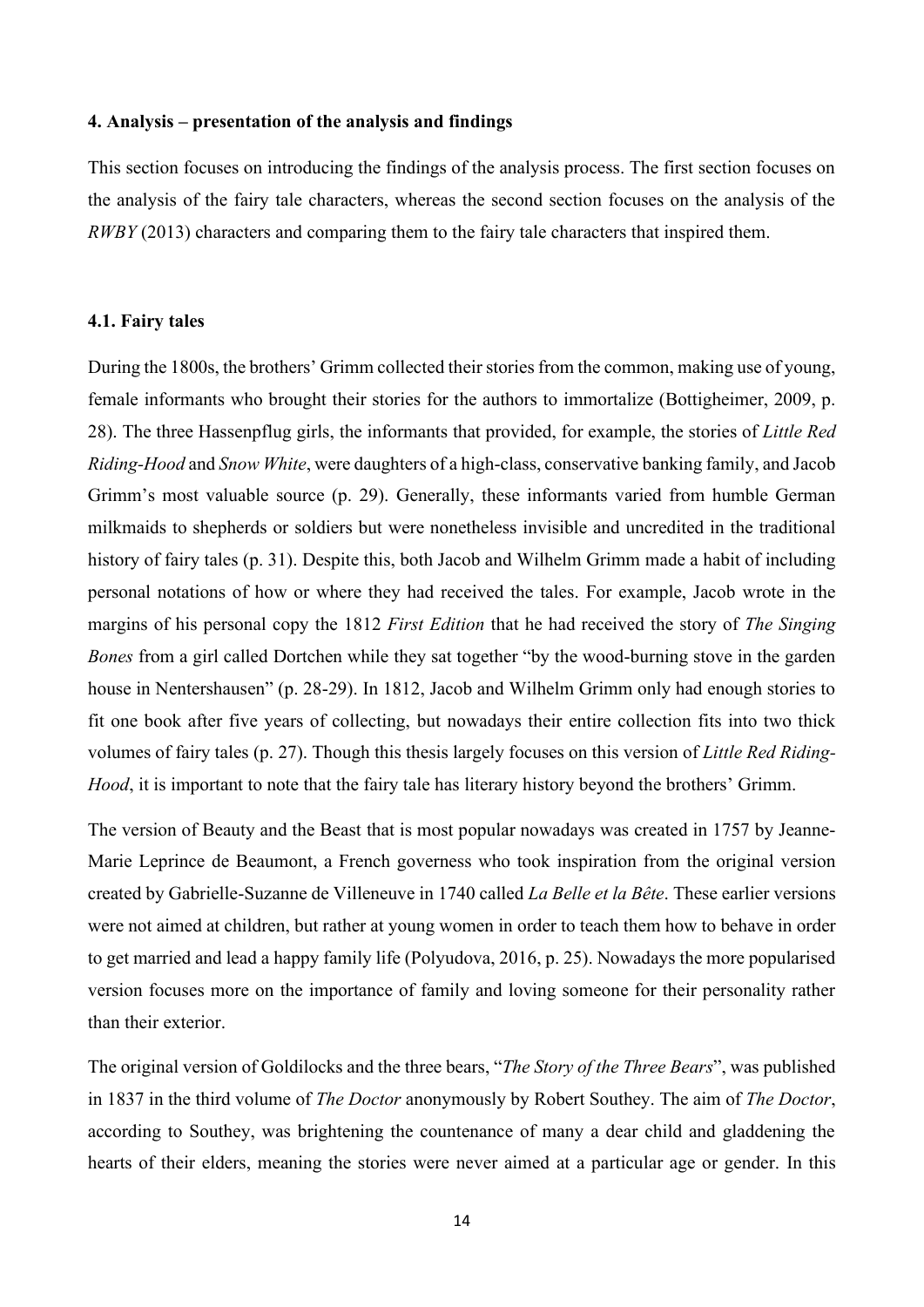version, the bears spoke with different printed fonts varying in size depending on which one spoke, which was Southey's way of distinguishing the characters from one another and making the story more dramatic for the older readers as well (Zall, 2014, p. 124).

#### <span id="page-14-0"></span>**4.1.1. Little Red Riding Hood**

At the beginning of the story, Little Red Riding-Hood is immediately described as a sweet little maiden loved by everyone who looked at her (Grimm, Grimm & Zipes, 2015, p. 85; Taylor, Grimm & Grimm, 2009, p. 155). In each analysed version, she is described as a 'little girl' or a 'child', implying she is still very young, though her exact age is never mentioned.

Once she received her iconic red velvet cloak from her mother, she loved it so much she never wanted to wear anything else (Taylor, Grimm & Grimm, 2009 p. 155), which is how she got the name of Little Red Riding-Hood. Along with her cloak, she would wear the pretty dresses her mother made as well as stockings of fine yarn matched with bright, buckled shoes (Pyle, 2015, p. 284). In *Mother's Nursery tales* (2015, p. 284), the illustration of Little Red Riding-Hood would suggest she has short brown hair and blue eyes, but her appearance is never described in the story itself and is up for the reader's own interpretation.

Throughout the story, it can be noticed that Little Red Riding-Hood thinks very highly of her mother by promising to listen to her guidance (Grimm, Grimm & Zipes, 2015, p. 85) and when speaking to her, referring to her as "dear mother" (Pyle, 2015, p. 285). Her mother also tells her to be polite to her grandmother when she sees her, indicating that Little Red Riding-Hood's good manners come from her mother (Taylor, Grimm & Grimm, 2009, p.155). However, when it comes to obeying her mother, Little Red Riding-Hood appears to be rebellious. Not only does she not stay on the forest path, but she also speaks to the wolf, and only realizes her wrongdoings at the end of the fairy tale when things have gone wrong for her. When it comes to her grandmother, however, Little Red Riding-Hood mentions to her mother that she loves to visit her (Holbrook, 2009, p. 7), and is even considerate enough to bring her food knowing of the poor state she is in. She also decides to bring her grandmother some flowers she had decided to pick near the forest path simply because she thinks her grandmother would like them (Pyle, 2015, p. 285). This shows that she is not only considerate, but also cares about her family a lot.

Little Red Riding-Hood is very polite whenever speaking to someone or when someone is speaking to her, for example, when the wolf approaches her, she does not ignore him even though she was told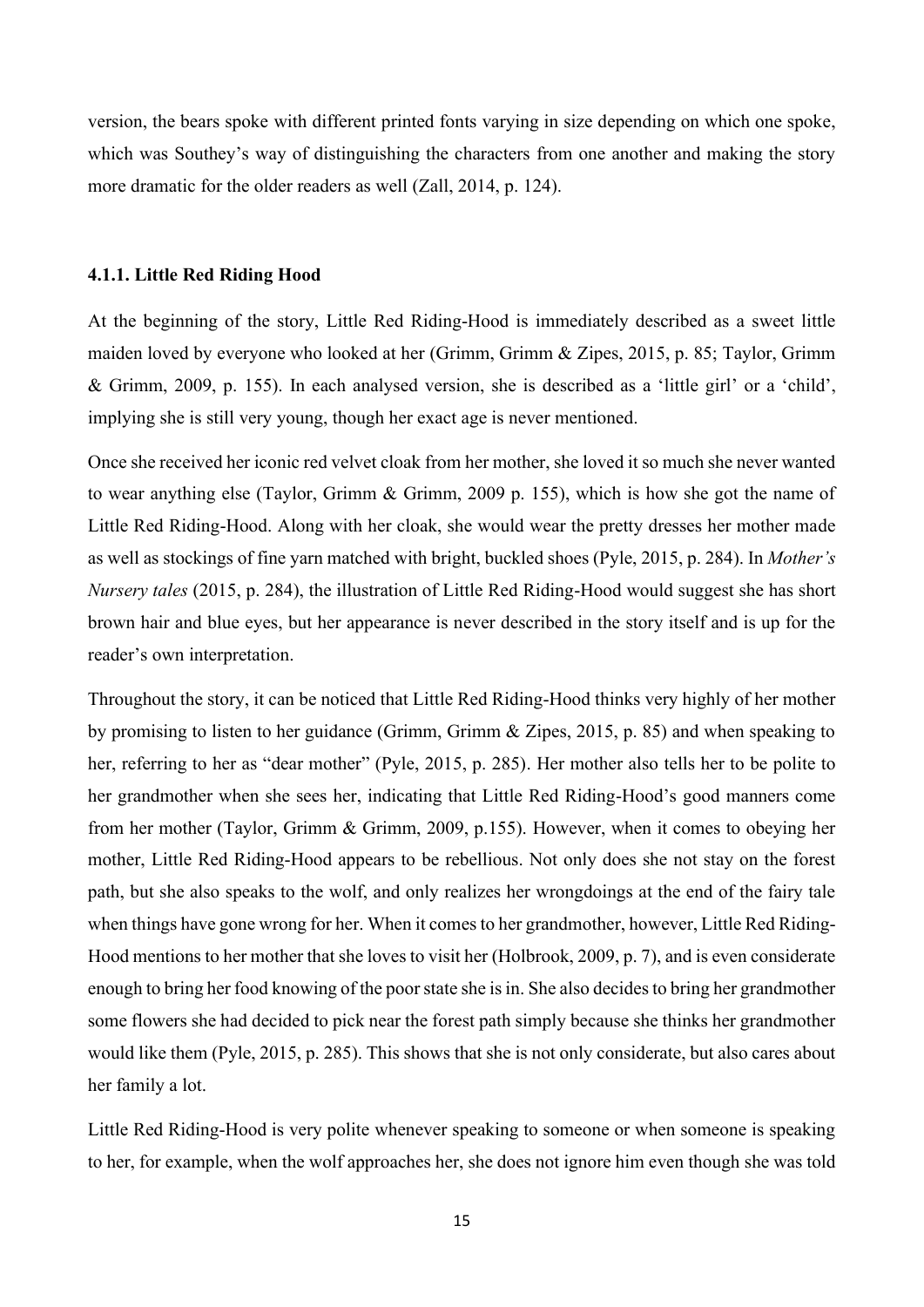not to talk to strangers. With the wolf, she uses sentences such as, "Thank you kindly", speaking to him as she would to anyone else (Grimm, Grimm & Zipes, 2015, p. 85). Her polite nature, however, becomes her undoing because when the wolf asks where her grandmother lives, Little Red Riding-Hood gives him the exact location of the cottage and describes it in detail; "She lives over beyond the wood in a little white house with a thatched roof and green blinds, and the path runs straight there" (Pyle, 2015, p. 285). This shows that Little Red Riding-Hood is naïve to the possible dangers of telling a stranger your loved one's exact location. Her trust towards the wolf likely comes from her trust towards animals in general, "Nothing will harm me. All birds and animals love me and I love them" (Holbrook, 2009, p. 11), and therefore does not consider the wolf a threat. When the wolf eventually tricks her into staying behind to pick flowers for her grandmother, Little Red Riding-Hood loses track of time, going deeper into the forest with every flower she picks, until she remembers who the flowers were for (Grimm, Grimm & Zipes, 2015, p. 86; Taylor, Grimm & Grimm, 2009, p.158). This adds to her naivety and childlike behaviour but also shows that Little Red Riding-Hood is easily distracted and does not pay much attention to time.

When the wolf has disguised himself as the grandmother, Little Red Riding-Hood has a tough time seeing through the disguise despite seeing the wolf earlier and knowing what he sounds like (Holbrook, 2009, p. 15). The wolf pretends to be her grandmother and Little Red Riding-Hood does not doubt for a moment that it might not be her grandmother after all, despite being incredibly close (Grimm, Grimm & Zipes, 2015, p. 87). When the wolf tells her to come closer, Little Red Riding-Hood does as she is told and proceeds to trust the wolf as if he were her grandmother (Pyle, 2015, p. 288). She notices how her grandmother looks strange and mentions the different features that have changed but is not able to tell the two apart until it is too late (Taylor, Grimm & Grimm, 2009, p. 159).

At the end of the story, when Little Red Riding-Hood has been saved from the wolf, she is clearly distraught by the events. For example, in the *Fairy Tales of the Brothers Grimm* (2009, p.160) version, she comes out of the wolf's stomach crying and frightened for her life. This emphasizes the fact that she is still a child at the end of the day, and these events are too much for a child to handle. The event forces her to realize the importance and severity of her mother's words and she promises never to disobey her again (Taylor, Grimm & Grimm, 2009, p. 160; Grimm, Grimm & Zipes, 2015, p. 87). She also becomes more wary of her surroundings, and when met in similar situations in the future, she knows not to speak to strangers and to be on guard when someone is acting suspicious (Taylor, Grimm & Grimm, 2009, p. 161).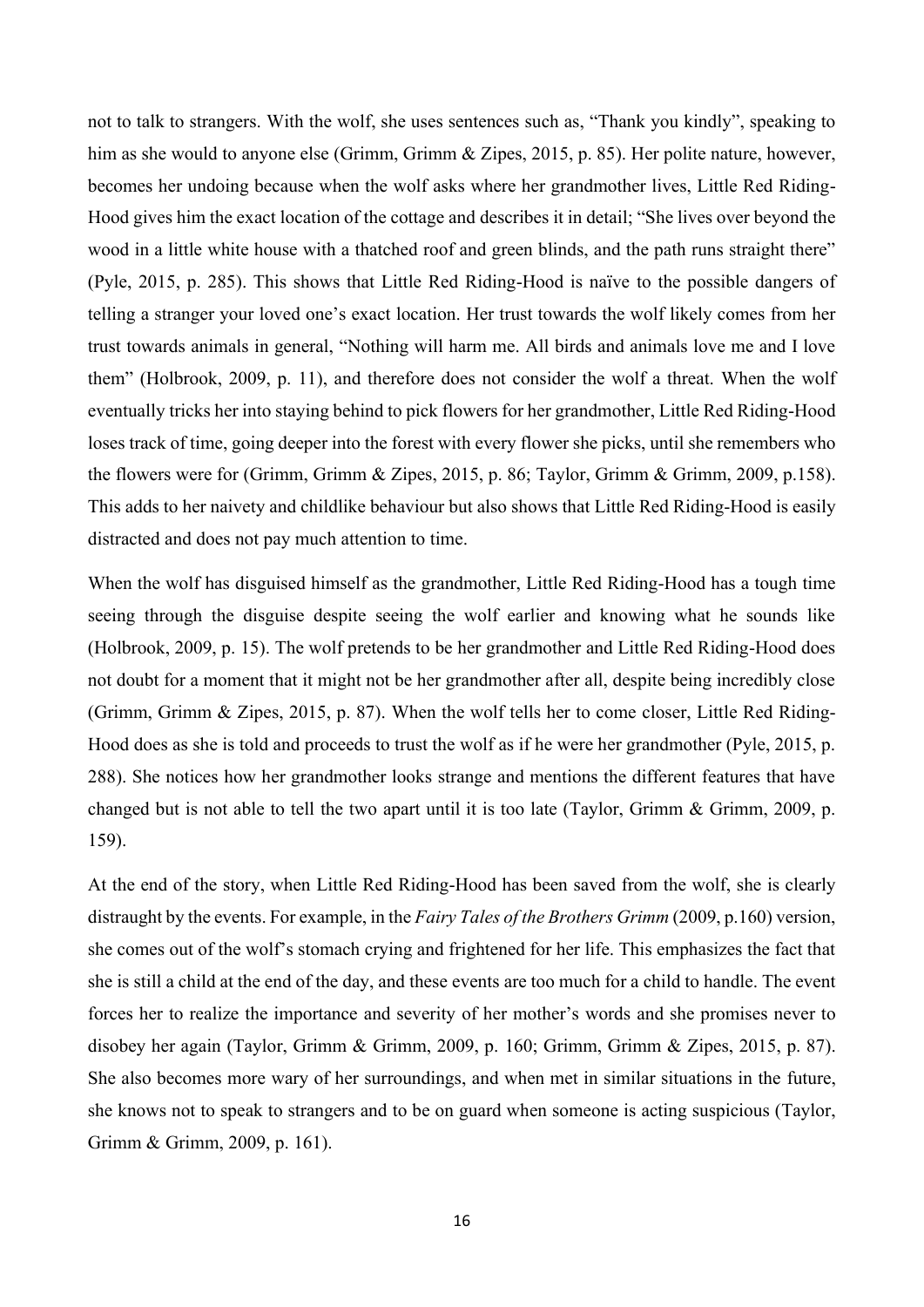#### <span id="page-16-0"></span>**4.1.2. Snow White**

The key features of Snow White's appearance are made clear at the very beginning of the story; "Her skin was white as snow, her cheeks as rosy as blood, and her hair as black as ebony" (Vredenburg, 2005, p. 17). Her eyes are later on in the story described to be black as ebony, much like her hair (Grimm, Grimm & Zipes, 2015, p. 177). By the age of seven she grew up to be a thousand times fairer than her mother, the queen, who was named the most beautiful woman in the entire land (p. 171), causing her to become jealous enough to want the young Snow White executed. Others, however, are delighted upon seeing her (p. 173), to the point where her appearance becomes the foundation of the story. Even as she dies, she gets placed inside a glass coffin so people could still witness her beauty (p. 176). Because of her beauty, the huntsman pities her and agrees not to kill her, letting her go, and the dwarves let her stay with them, knowing she has nowhere else to go. Even as she runs away from the huntsman, completely helpless, the wild beasts of the forest roar around her, but none harm her (Vredenburg, 2005, p. 18). When the prince sees her, he believes he cannot live without gazing upon her, and thus must make her his wife (Grimm, Grimm & Zipes, 2015, p. 177), making her seem more like an object rather than a human being. These examples show that throughout the story her beauty can be considered both a blessing and a curse.

Snow White may have been born into royalty and raised as such, but she does not value her title as a normal princess would. When the huntsman is about to kill her, Snow White weeps and begs for her life, promising to never return if she is let go (Grimm, Grimm & Zipes, 2015, p. 171), showing that she cares more for her own life than any title provided by her family. Not only this, but she also stays true to her promise to the huntsman and runs the entire day until her body begins to ache (p. 172). When she arrives at the dwarves' cottage, rather than politely waiting for someone to return, she helps herself to whatever food and drink the house has to offer, and even sleeps in their beds (p. 172). This would also imply that how she is perceived by other people matters less to her than her own survival. She takes advantage of these refreshments, knowing there might be repercussions, because she has no other choice but to survive. Even when the dwarves offer her sanctuary in return for household labour, she accepts, because she has nowhere else to go, desperate to survive.

It is mentioned that at the age of seven, Snow White was bright as day and fairer than the queen herself, (Vredenburg, 2005, p. 17-18) indicating that she is both incredibly beautiful and smart. However, her actions go against her supposed intelligence later on in the story when she repeatedly allows the queen to poison her. "The queen will soon find out where you are, so take care and let no one in" (p. 19), the dwarves said, but despite knowing this, Snow White still allowed the queen to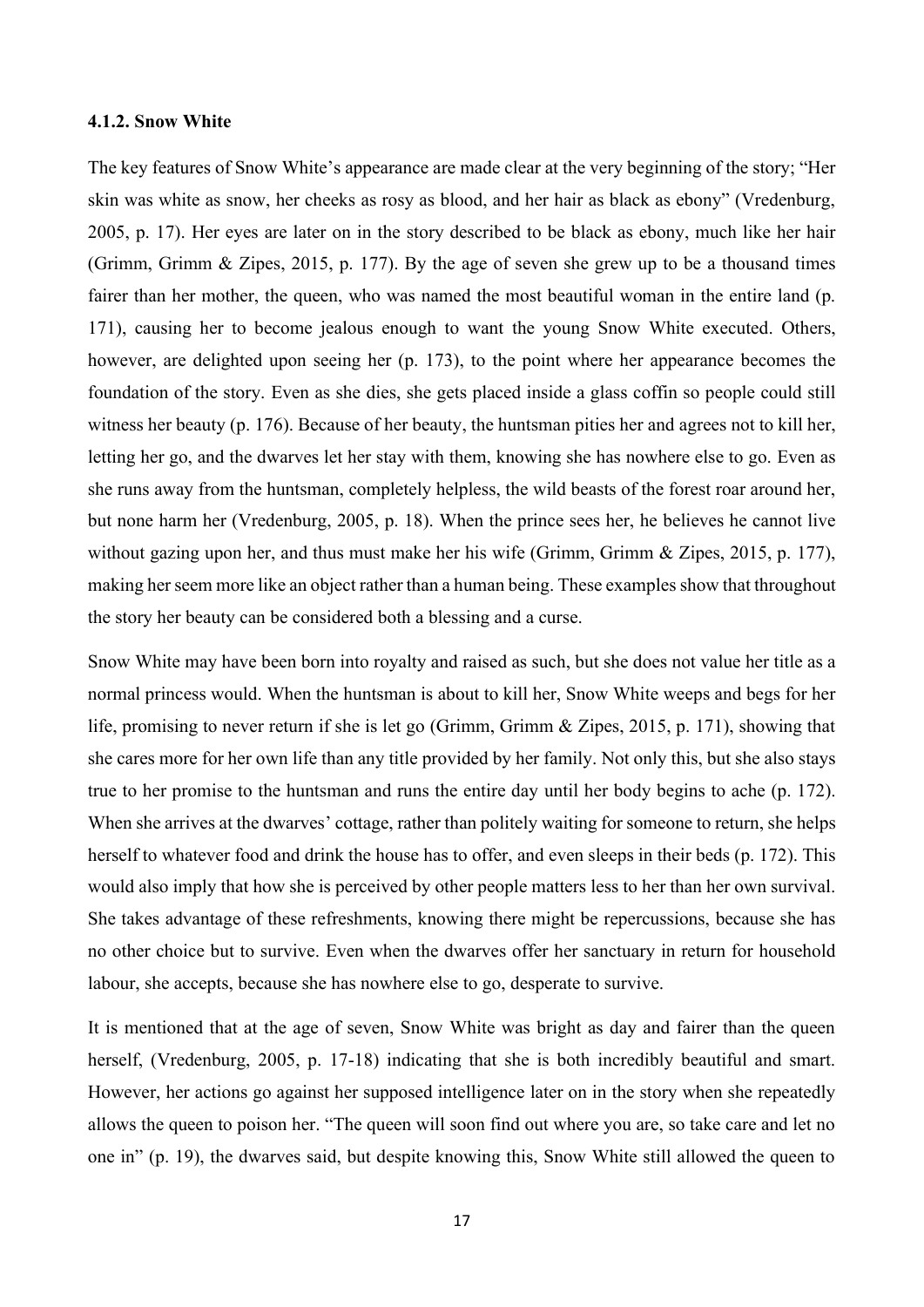bribe her with gifts in her multiple disguises due to either misplaced trust or naïve behaviour. "I can certainly let this good old woman inside. She's honest enough" (Grimm, Grimm & Zipes, p. 174), she says about the first disguise, thinking the best of people instead of taking the dwarves' words into consideration even though she mentions their advice to the stranger. This example shows that Snow White is naïve enough not to think people would harm her, despite her own mother wanting her dead and commanding the huntsman to kill her. She misplaced her trust in a supposed stranger who then strangles her. Later on, with the second disguise, the queen offers Snow White a comb laced in poison. After almost dying once, Snow White still accepts the comb because of how beautiful it is and puts it into her hair to try it (Vredenburg, 2005, p. 22). This example shows that Snow White is easily distracted by beautiful or vain things, even when prior examples would indicate that she cares for her life more. This thought is backed up later on with the poisoned apple, where Snow White gives into the temptation of the apple because of its exceedingly nice exterior. She could not stand watching the disguised queen eating the apple and not getting a bite herself and gives into temptation (p. 23). After being strangled as well as poisoned twice, one would assume Snow White would be less trusting of strangers and more cautious, but she proceeds to let the queen poison her and not once doubts the strangers appearing at the cottage. This clear trust also continues after she is brought back to life by the prince and he says, "I love you better than all the world; come with me to my father's palace, and you shall be my wife", within seconds of meeting each other (p. 24). Snow White agrees very quickly to the prince's proposal, showing no signs of doubting the prince, who is still a stranger to her, after several attempts on her life. This could, however, be because of her young age, as it is never mentioned that she grows past seven years old, and perhaps wants someone to love her and take care of her, which is something she never received from her own mother.

#### <span id="page-17-0"></span>**4.1.3. Beauty and the Beast**

Beauty is the third daughter of a once rich merchant whose fortune was lost in a natural disaster. Unlike her two elder sisters, Beauty was unmistakeably beautiful, with eyes blue as the sky, black ebony hair and cheeks the colour of roses (Pyle, 2015, p. 31), and she is the clear golden child of the family. Beauty makes her father smile, and every day she receives three kisses from him when her other sisters only receive one (p. 33). "Her nature was happy and good, her presence was sunshine, and she was the joy of her father's heart" (Vredenburg, 2005, p. 110). She is always smiling and doing various different housework obediently without complaint, trying to make herself as useful as possible to her family during a tough time (p. 110). Beauty believes she does not have time to think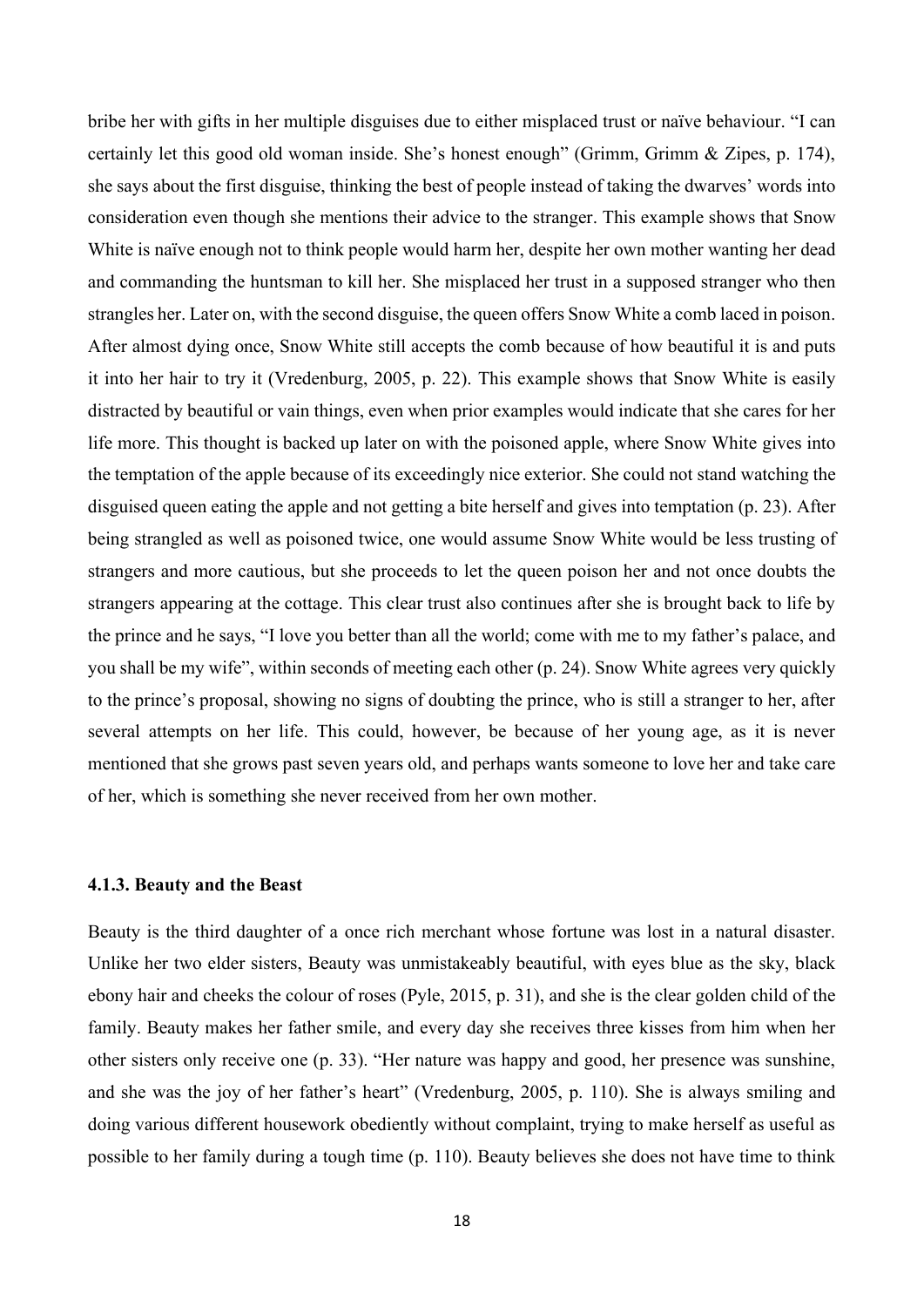about finding a husband, getting married or enjoying a life of her own when she could be of use and help her family (Perrault & Quiller-Couch, 2016, p. 76).

Beauty's selflessness can be seen almost immediately at the beginning of the story, when her father leaves for a trip to a faraway land and asks his daughters what they would like him to bring back to them as gifts. Unlike her two elder sisters, Beauty does not care for dresses or jewels and prioritizes her father's well-being above material objects. This can be seen in each version of the fairy tale, for example, in Perrault and Quiller-Couch's (2016) version, Beauty says, "I wish for the most precious thing in the world; and that is to see you home again safe and sound" (p. 77). Later, when Beauty asks for a simple rose instead, Beauty's elder sisters believe it is to shame their vanity, but Beauty had no such thoughts (Pyle, 2015, p. 32). Though she is not one for jewels and gowns, Beauty is an accomplished musician as well as an avid reader, though she had to abandon her hobbies due to her father's debts (Perrault & Quiller-Couch, 2016, p. 101).

When their father returns from his trip, Beauty is the only one in the family to notice how frightened he was (Pyle, 2015, p. 37), which shows how attentive and caring Beauty is towards her family, especially her father. When they hear about the Beast's demands, the two eldest daughters begin blaming Beauty for asking for the rose: "Beauty and her stupid rose. Beauty had better get you out of the trouble", but even when her sisters berate and upset her, Beauty puts on a smile and tries to keep a positive attitude no matter what (Vredenburg, 2005, p. 114). Knowing the Beast's terms and not wanting her father to lose his life, Beauty bravely volunteers herself, "Dear father, you shall not die. I will be the Beast's bride" (Pyle, 2015, p. 37). She even admits to the Beast that she does not want to marry him, but only agreed out of fear that he might harm her father (p. 39). This shows that she stands up for her loved ones and looks out for her family, caring more for their lives than she does for her own. Beauty puts herself above others despite how badly or unjust they treat her because she still cares for them deeply at the end of the day. She would rather look on the bright side and try to be happy with her family and the little time they have left together before she is sent to the Beast's castle (Perrault & Quiller-Couch, 2016, p. 89-90). This similar kindness continues when met with the Beast.

When first encountering the Beast, though trembling at the sight of him, Beauty firmly walks towards him and gives him a respectful salute, showing that she is not only brave but also polite and wellmannered to those who might seemingly not deserve it (Perrault & Quiller-Couch, 2016, p. 93). She comes to realize that though she is afraid of the thought of seeing him around the castle, the Beast does not appear as ferocious in reality (p. 102), and she later admits that she would be very upset if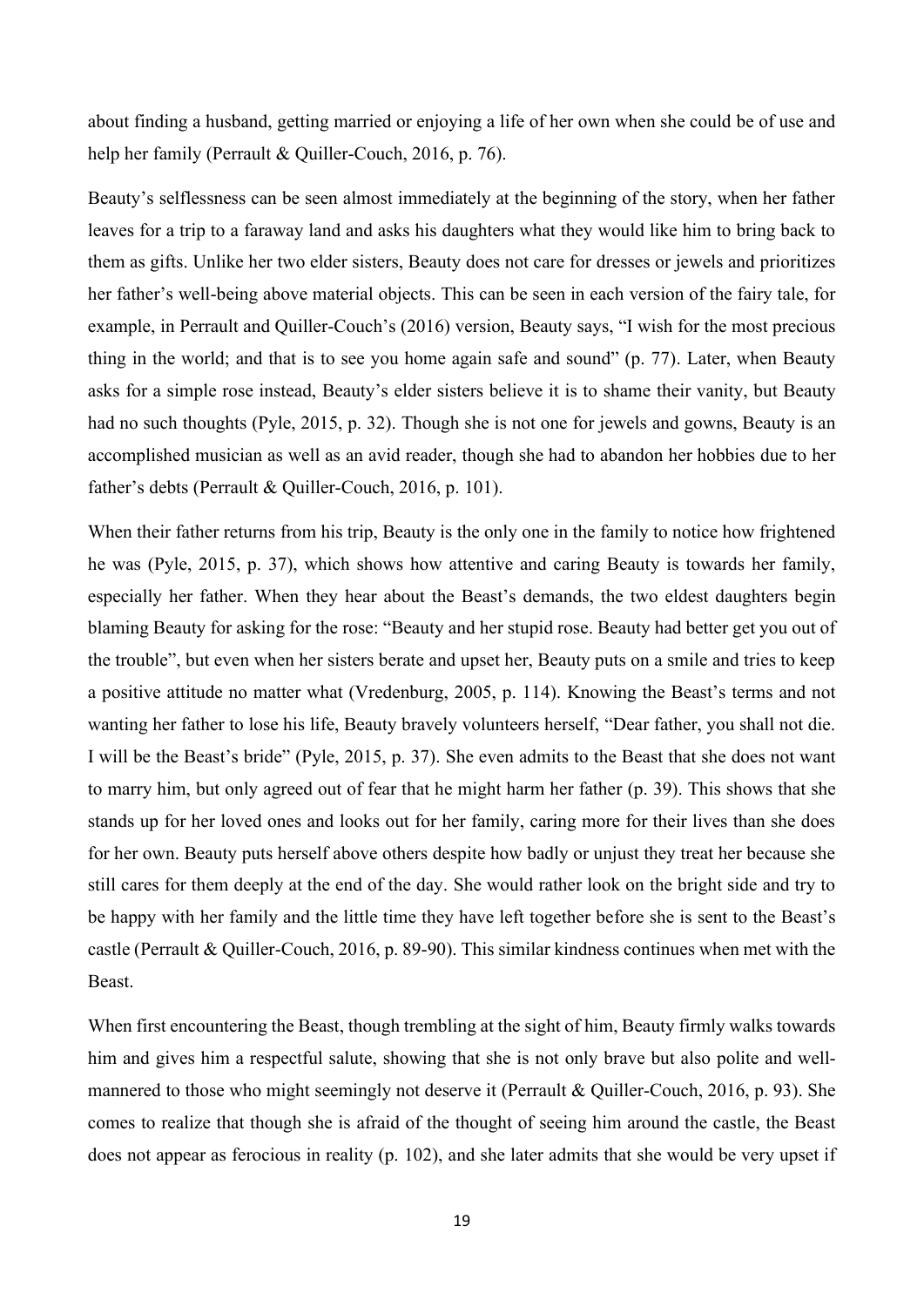she were to never see him again (p. 117). Unlike most others, Beauty is able to look past the Beast's fearsome exterior and view him as a person rather than a monster. At the end of the story when the curse breaks and the Beast gets transformed back into a beautiful prince, Beauty admits she would have married him if he had remained a beast, showing that she cares more for what's inside than how he appears (Vredenburg, 2005, p. 116)

The Beast's exterior isn't described in detail in any of the different versions of the story, but they all maintain the idea that he is an ugly and hideous monster whose appearance is against him (Vredenburg, 2005, p. 116; Perrault & Quiller-Couch, 2016, p. 122). Because of this the Beast never leaves his estate and no one dares enter it. He is feared by everyone in the country and has a great and terrifying roar that can be heard from miles away, making people tremble in fear (Vredenburg, 2005, p. 109).

In terms of personality, the Beast initially appears very rough, rude, and short-tempered to Beauty's father, seizing him by the neck and dragging him into the estate for plucking a rose from his bush. For a simple rose, the Beast threatens Beauty's father with death and suffering unless the merchant brings him one of his daughters as a bride, making him seem almost bloodthirsty (Vredenburg, 2005, p. 112; Pyle, 2015, p. 35). This trade paints the Beast as a sort of ruthless and unempathetic ruler, who does not care about what kinds of situations he puts others in as long as he gets his way. Despite having the title of a lord, the Beast does not use it or appreciate those who do, seeing it only as pointless flattery and use of false titles. He says, "I am not "my lord". I am the Beast", which leads to believe that he prefers to be viewed as a monster, as if he has no right to use human titles or make himself appear anything but a monster (Perrault & Quiller-Couch, 2016, p. 83).

However, once met with Beauty, his personality quickly changes. With Beauty he is polite and courteous, making sure she was not forced as his bride and came out of her own free will, and offering her anything she wants in order to make her life at the estate more enjoyable (Perrault & Quiller-Couch, 2016, p. 93; Vredenburg, 2005, p. 115). The Beast is gentle with Beauty, but persistent about making her his future wife (Perrault & Quiller-Couch, 2016, p. 110). "The Beast was most kind and attentive to her, and told her that he loved her, and three times a day he asked her to marry him" (Vredenburg, 2005, p. 115). By today's standards, the Beast would seem rather creepy and clingy, relentlessly professing his love to someone he has just met and asking them to marry him despite that. Even when Beauty asks to go visit her family for a few days, the Beast says, "If you do not come back early I am sure I shall die for I love you so dearly", which could be seen as a form of emotional manipulation in today's society (Vredenburg, 2005, p. 115). However, it is clear that the Beast has a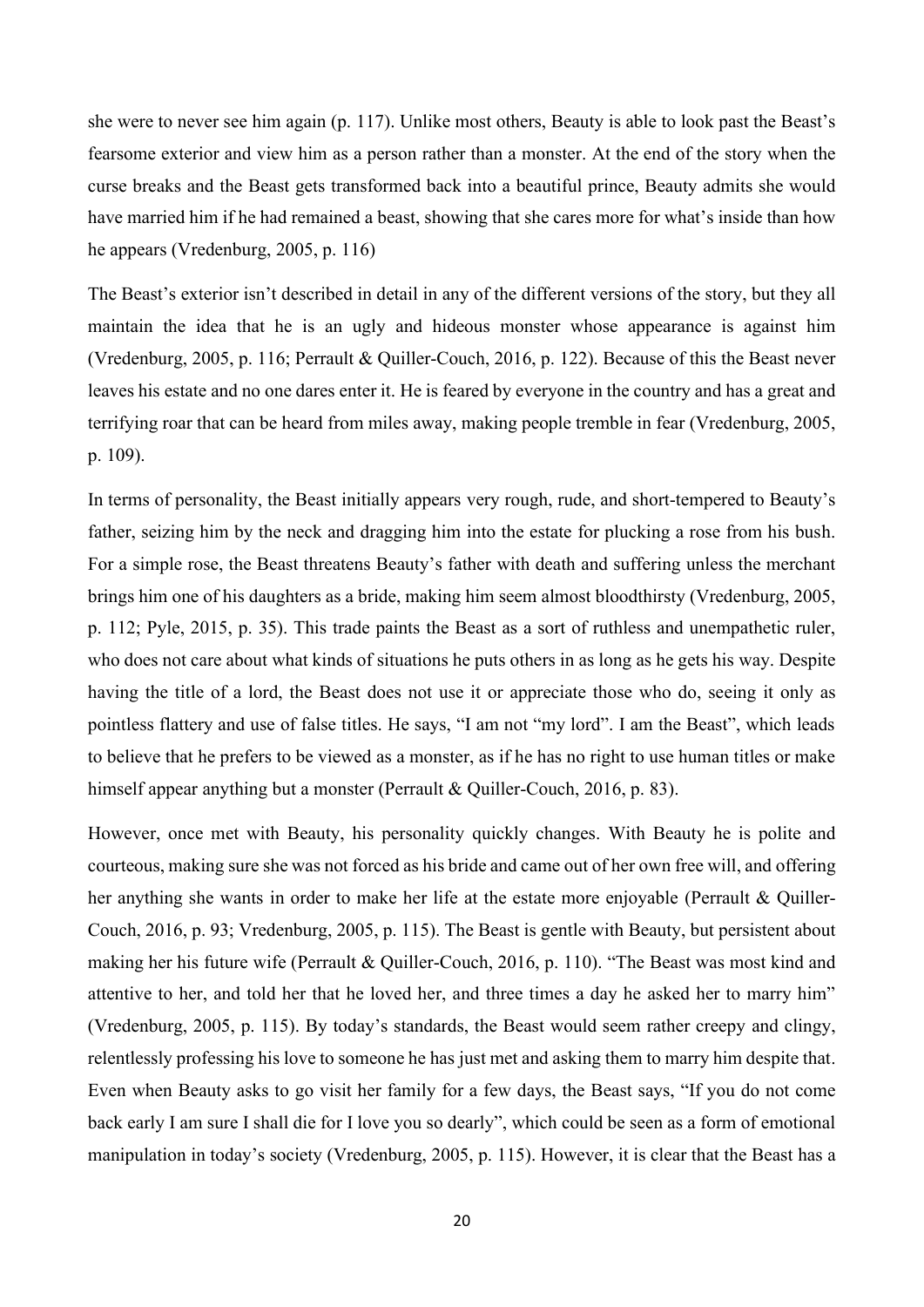good heart as he lets Beauty leave when she hears her father has become ill in her absence (Perrault & Quiller-Couch, 2016, p. 122; Pyle, 2015, p. 41). Even Beauty quickly warms up to him and defends his character; "This monster – as you call him – is only a monster in his face, and through no fault of his. He has the kindest heart in the world, and how could I be so ungrateful after all that he has done for me?" (Perrault & Quiller-Couch, 2016, p. 119). With this, it is clear to see that the Beast might appear and behave fearsome, but there is a gentle and loving soul deeper within.

# <span id="page-20-0"></span>**4.1.4. Goldilocks**

In *Mother's Nursery Tales* (2015), Goldilocks is described as a "little girl whose hair was so bright and yellow that it glittered in the sun like spun-gold" (Pyle, 2015, p. 207). When it comes to her appearance, not much else is said, and the story tends to focus more on her actions instead. For example, in the beginning of the story Goldilocks goes out into the meadows to gather flowers, which is very common for children, and gives off the impression that she is a young girl (Pyle, 2015, p. 207). Another factor that plays into her childlike demeanour is the way she speaks about her mother: "O dear! I do wish mother would come home. I am going to meet her" (Holbrook, 2009, p. 16). This shows that Goldilocks is incapable of being away from her mother and is clearly quite attached to her, as young children tend to be with their mothers. She misses her mother so much that she goes against her wishes and wanders into the forest to go find her (p. 16). Eventually she gets lost and begins calling out to her mother, "O mamma, mamma! I'm afraid" (p. 17), as any young child might. However, this innocent side of Goldilocks disappears once she comes across the home of the three bears.

Though the encounter with the building begins politely by knocking on the door, Goldilocks eventually lets herself in after not getting a response (Pyle, 2015, p. 208). This is only the first example of how Goldilocks has no respect for other people's privacy or belongings. She also convinces herself that it is alright to eat the food of others because if they were truly hungry themselves, they would have already eaten it (p. 209). In the *Dramatic Reader* (2009) version of Goldilocks, she is accompanied by her doll, 'Dollie', who acts as the voice of reason, however, Goldilocks often ignores her advice completely. For example, when Goldilocks is tasting the different bowls, she decides they should eat it all, and when Dollie asks, "Do you think it is very polite for us to eat it all?", Goldilocks responds with, "You should have spoken of that before. It is too late now when it is all gone", which also seems as though she is trying to justify her own actions (Holbrook, 2009, p. 19-20). After supper, Goldilocks wishes to sit on the bears' rocking chairs, and Dollie tells her not to put the chairs out of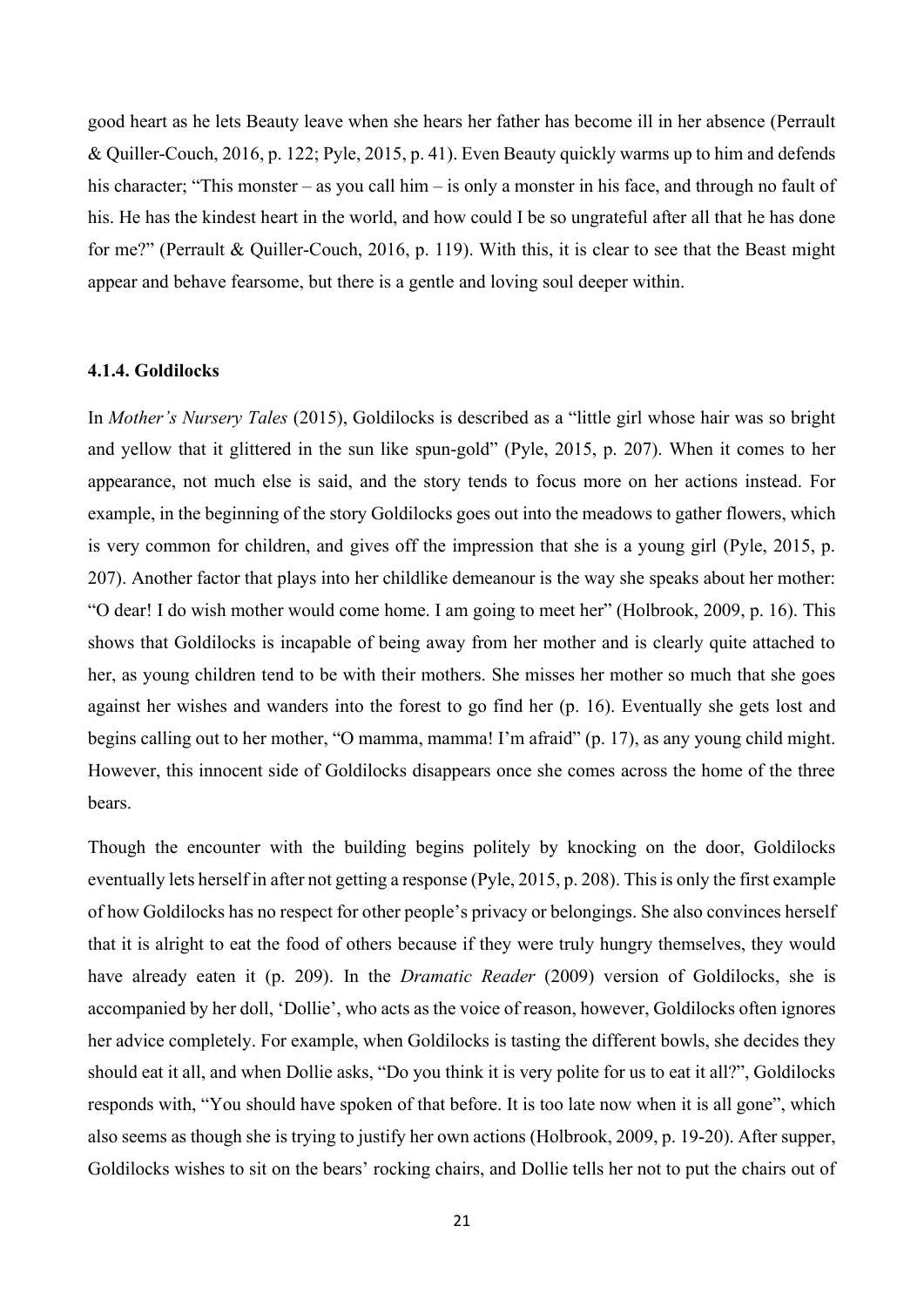order, to which Goldilocks responds, "Oh, it won't hurt them" (p. 20). This makes Goldilocks seem not only rude but also somewhat devilish for a child, as if she wants to wreak havoc inside the house. These examples show that Goldilocks is selfish and inconsiderate, putting her own needs above others and acting without thinking of the consequences of her actions. However, once she breaks the rocking chair, she begins to regret them, "I wish I hadn't rocked you so hard. I wish I hadn't run away"; "I'm a naughty girl not to mind my mother. If I'd only stayed at home in the garden!" (p. 21).

The pacing of the story makes it appear as though Goldilocks is a very indecisive and extempore person who switches her focus from one thing to another very quickly; going from food to chairs to beds in what seems like a matter of moments. Throughout all of these actions, it seems as if she is never pleased and has very high standards for what she deems good enough. Not only this, but it also seems as if she does not want to take any responsibility for her actions despite knowing they were out of line. A prime example of this is when the three bears return to their home and find Goldilocks sleeping in the bed of their youngest, and Goldilocks goes to the extent of jumping out the window in order to avoid them (Holbrook, 2009, p. 25). This clashes with her previous statements of feeling regret towards her actions, because her leaving without explaining the situation surely makes it worse.

# <span id="page-21-0"></span>**4.2. RWBY**

As one would expect, this new medium gives more room for the analysis of the characters because of its audio-visual format built on enhancing the source materials. The original source text provides the reader a basic idea of what the fairy tale characters act and look like, whereas the new medium, *RWBY* (2013), is able to expand on it more by visualising the characters and giving them personalities on screen, rather than taking time describing everything in detail to set up the scene. This idea is backed up by Hutcheon and O'Flynn (2013), who mention that there is more time available in a television series to pursue the original source text when the creation of relationships or places doesn't require multiple pages to establish (p. 47).

Hutcheon and O'Flynn (2013) also mention how animation as a medium of adaptation is often used as a method of teaching literature to younger audiences because they find this format more appealing (p. 117). However, despite the used format and literature appealing to younger audiences, it is clear that *RWBY* (2013) is meant for older audiences due to its darker theme and twists on the fairy tale characters. It is also important to note that these characters have been purposefully aged up rather than being kept as young girls, as their inspired fairy tale counterparts, which makes it easier for the series to appeal to older audiences.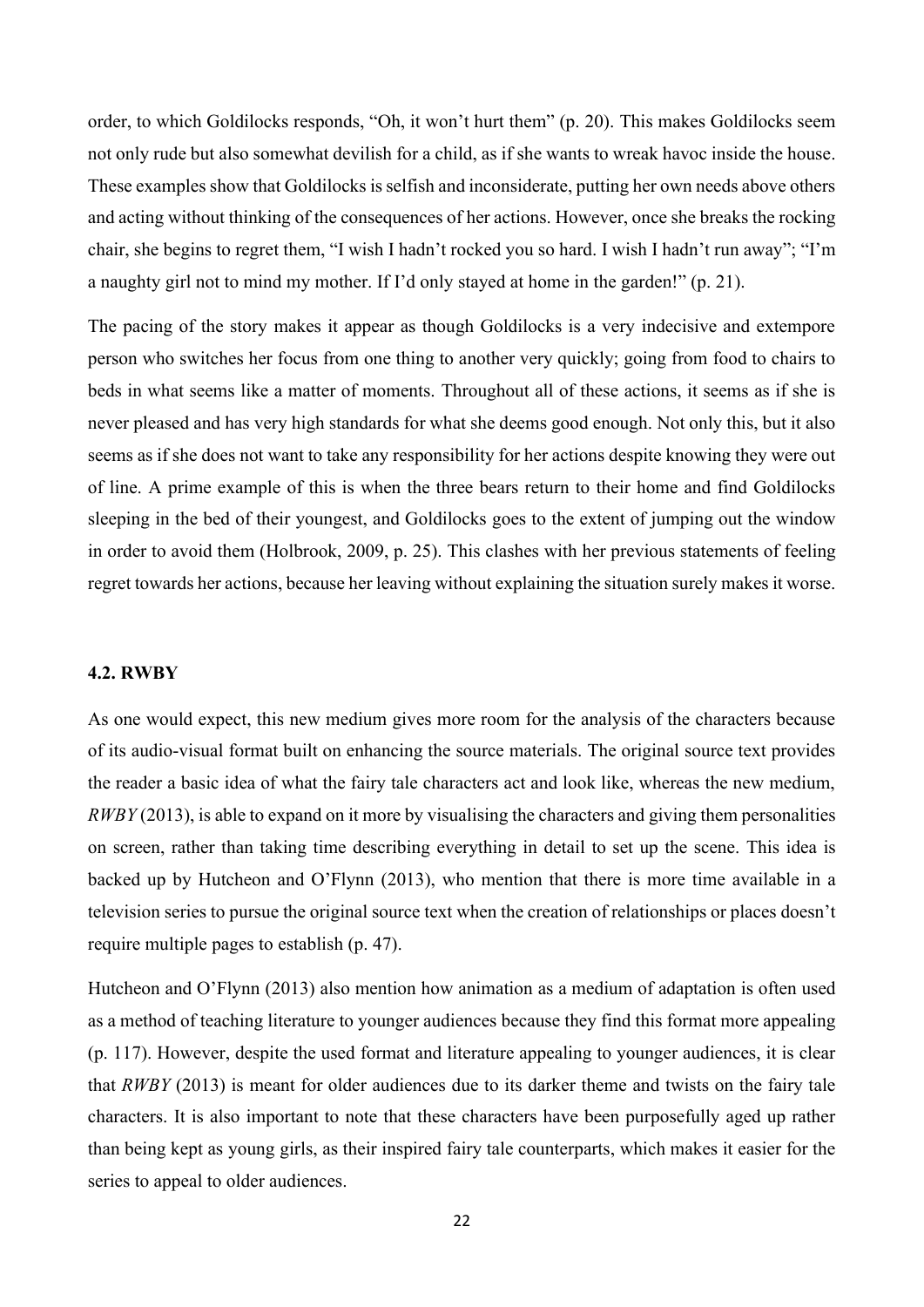This section focuses on the analysis of the four main characters of *RWBY* (2013) and comparing the possible similarities and differences between them and the fairy tale characters that inspired them. As well as analysing the distinct similarities and differences, this section also looks into what has been added to these characters in order to make them unique to *RWBY* (2013).

#### <span id="page-22-0"></span>**4.2.1. Ruby Rose**

Ruby Rose has short black hair with dark red tips and silver eyes, which are considered unusual in the world of Remnant, according to Professor Ozpin in the first episode. She is fifteen years old, unlike the rest of her seventeen-year-old teammates, and slightly shorter in comparison to the other characters of the series. Because Little Red Riding-Hood's age and appearance were never mentioned in the fairy tale, the creators of Rooster Teeth could easily play around with them in their show by giving Ruby some of her characteristics, but also giving her unique features as well. Unlike Little Red Riding-Hood's pretty, bright dresses, Ruby Rose mostly wears outfits of black and red, for example, with her original outfit where she wears a long-sleeved, black shirt matched with a black and red corset skirt. On top of her skirt, she wears a belt with a symbol of a rose on it, her personal emblem. This belt also contains some extra ammunition for a sniper rifle. As well as these, she is always seen wearing a long, red cloak, which she even wears with her academy uniform. This matches well with the story of Little Red Riding-Hood, and how she never wanted to wear anything but her cloak because she loved it so much (Taylor, Grimm & Grimm 2009, p. 155). One of the series' main villains, Roman Torchwick, also refers to Ruby as 'Red' due to her always wearing her red cloak. Her personal weapon of choice is a scythe with the ability to be quickly turned into a customisable, high impact sniper rifle (Rooster Teeth, 2013). This dark-haired, scythe wielding girl already shows off an entirely different adaptation of Little Red Riding-Hood, though their core personality traits are not that far from each other. Ruby is often silly and carefree around her friends, and she is also naïve about the responsibilities that come with both being a huntress and a team leader.

Throughout the first volume, it becomes very apparent that Ruby strongly believes in fighting for what is right, good conquering evil, and protecting those who cannot protect themselves. Even during the first episode when discussing why she wants to become a huntress with Professor Ozpin, she says, "I'm trying to become a huntress, cause I wanna help people. My parents always taught us to help others so I thought; might as well make a career out of it" (Rooster Teeth, 2013). Much like Little Red Riding-Hood, Ruby Rose is positive and believes in the best of people even when others might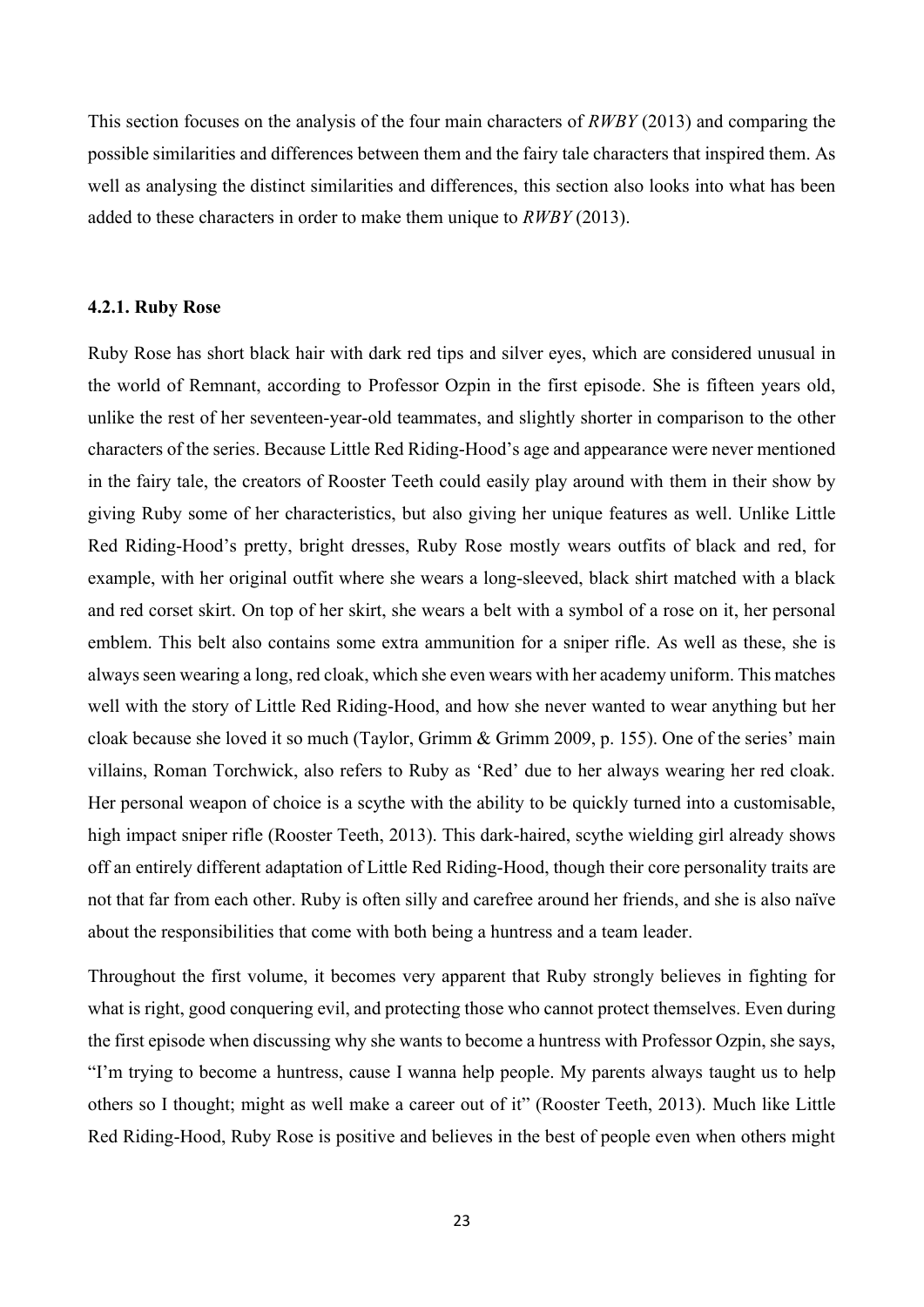not. During the third episode, she also mentions to Blake how she wishes everyone would live happily ever after, showing that she is still optimistic despite the fearsome Grimm roaming the land.

Unlike Little Red Riding-Hood, Ruby Rose is very introverted and shy, wanting to be seen as a normal girl despite being so talented for her age and being moved ahead two years. Ruby would never be okay with getting so much attention and being loved by all (Taylor, Grimm & Grimm, 2009, p. 155) as Little Red Riding-Hood is. An example of this is how Ruby believes weapons are better than people, and how she loves fighting Grimm, because fighting does not require awkward small talk. This shows that though she might be socially anxious, she is confident in her skills as a huntress. She does not quite understand how to deal with people yet, but she knows how to deal with Grimm. This is the very opposite to Little Red Riding-Hood, who is very social even with those she does not know, for example, the wolf and the huntsman. Ruby heavily relies on her sister, Yang, during social situations, for example, when trying to get to know Blake better. Her attachment to Yang is very clear during the first few episodes of the volume, because Ruby is not used to talking to new people and would much rather stay in her own comfort zone. This changes throughout the volume when Ruby gets better acquainted with her peers. Despite not being good at talking to new people, Ruby worries about her friends and their well-being, and comforts them during difficult times, for example, with her friend Jaune in episode thirteen or later on in the volume when Weiss discusses her past with the Faunus. She also worried about Blake when she disappeared after the argument over the Faunus, spending many hours searching for her on the streets along with the rest of the team. During the search, they meet a girl called Penny, who Yang and Weiss consider to be a little strange. Ruby, however, is too shy and uncomfortable by the situation itself to be rude to Penny by leaving, and politely agrees to be her friend. This shows that even though she is uncomfortable, or the situation seems a little off, Ruby is polite to strangers, much like Little Red Riding-Hood.

Because of the difference in both age and experience, it is clear that Ruby is not as mature as the other students at Beacon Academy. Though Ruby is a very talented huntress-in-training, she is inexperienced in the battlefield and is not used to working with others. An example of this is during the sixth episode, when Weiss and Ruby are paired up, and Ruby does not communicate her actions and acts impulsively, causing Weiss to set the forest on fire. After Weiss scolds her for this incident, Ruby is so annoyed at her that she cuts a tree in half and walks away in frustration as if a child experiencing a temper tantrum. A few episodes later, Ruby proceeds to make thoughtless and risky decisions without thinking of their consequences on both her and her team. This is much like Little Red Riding-Hood, when she tells the wolf exactly where her grandmother lives (Pyle, 2015, p. 285) or when she agrees to race the wolf to the cottage (Holbrook, 2009, p. 12). Ruby, however, is capable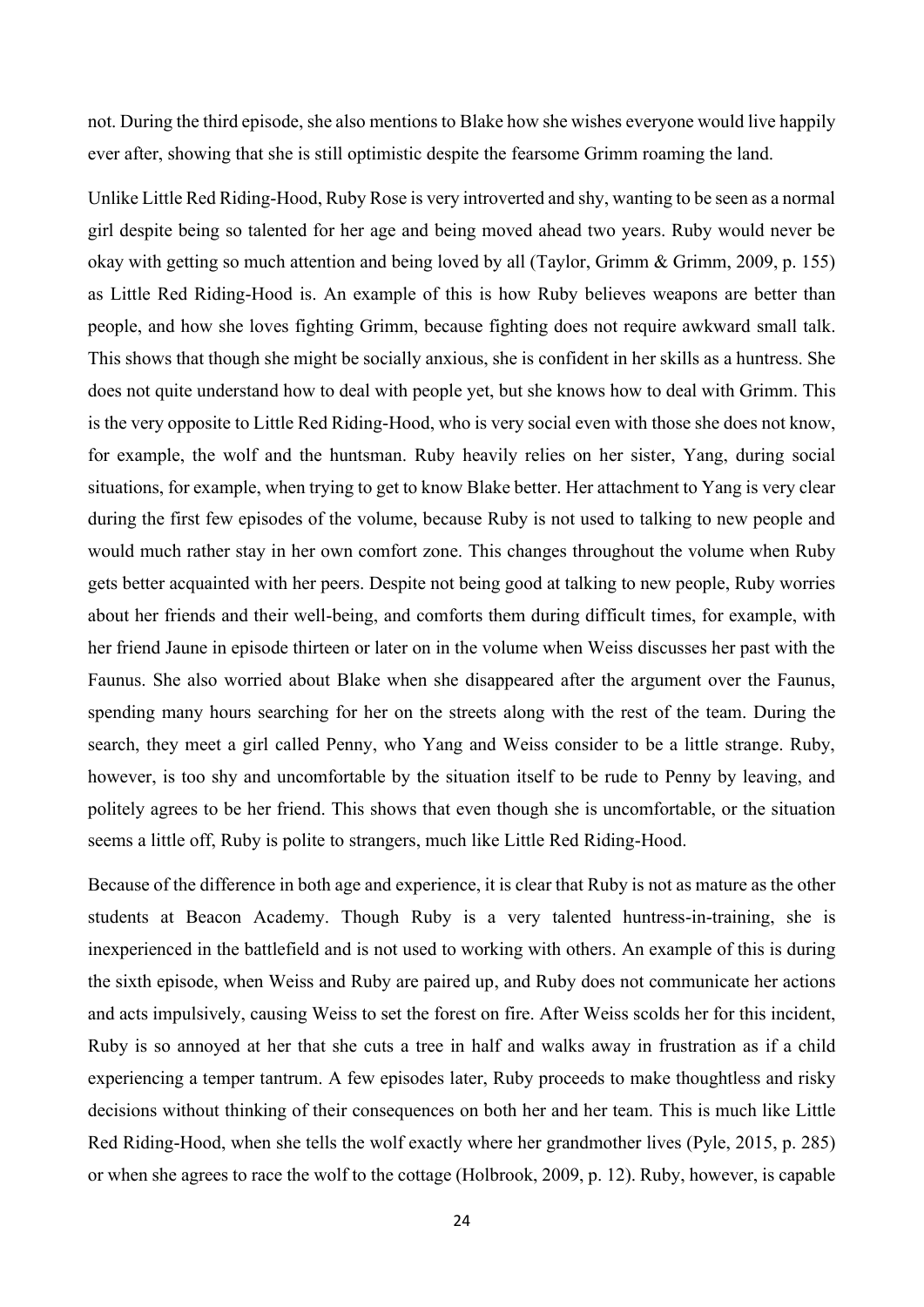of making real-time decisions to save her team when faced by a tough challenge, such as in episode eight, where they fight against a giant bird Grimm called a "Nevermore".

In Ruby's character introduction trailer, "*Red"* (2012), there is a clear reference to Little Red Riding-Hood with Ruby walking through the forest alone, and suddenly getting surrounded by a pack of wolf-like Grimm. But unlike Little Red Riding-Hood, Ruby is able to save herself from the pack and does not need a huntsman to come save her, since she herself is the huntsman. Ruby is able to fight back herself and manages to kill all the wolves in quick succession without crying or being frightened, like Little Red Riding-Hood. This the most obvious difference between Little Red Riding-Hood and Ruby Rose, which Rooster Teeth might have implemented in *RWBY* (2013) to showcase that despite their young age women are capable of being strong and saving themselves. It is also interesting to note that in the fairy tale, the huntsman is often described as a type of saviour (Pyle, 2015, p. 290; Holbrook, 2009, p. 15), and though Ruby's character was inspired by Little Red Riding-Hood, the huntsmen of Remnant could have been inspired by the huntsman from the same fairy tale as well. For example, "We will tell her how the brave men saved you and me from the hungry wolf" (Holbrook, 2009, p. 15) more describes huntsmen and huntresses than Ruby herself, but it is still attached to her character, as any huntsman must be brave to fight against Grimm.

Instead of keeping the scared and innocent personality of Little Red Riding-Hood, Rooster Teeth has created Ruby Rose; a sassy yet childish young woman who is capable of defending herself as well as others. She contains similar physical features to Little Red Riding-Hood, but they have been modified in a way to make her appear mature and strong. For example, the addition of giving these girls deadly weapons such as Ruby's giant scythe, Crescent Rose, makes them seem more powerful and fearless. Due to the comparative nature of adaptation theory, it was easy to distinguish the personality traits and appearance of Ruby Rose and see where they matched or differed with Little Red Riding-Hood. It is possible that because Ruby is the main focus of the first volume, Rooster Teeth wanted to put a lot of effort into perfecting her character. This shows from the amount of data there is to gather from Ruby Rose compared to some of her other teammates. After distinguishing both the similar and differing features, the process of finding features that were added in the new medium was much easier as well. In conclusion, adaptation theory helps clear the lines between the original source text and the product of a new medium.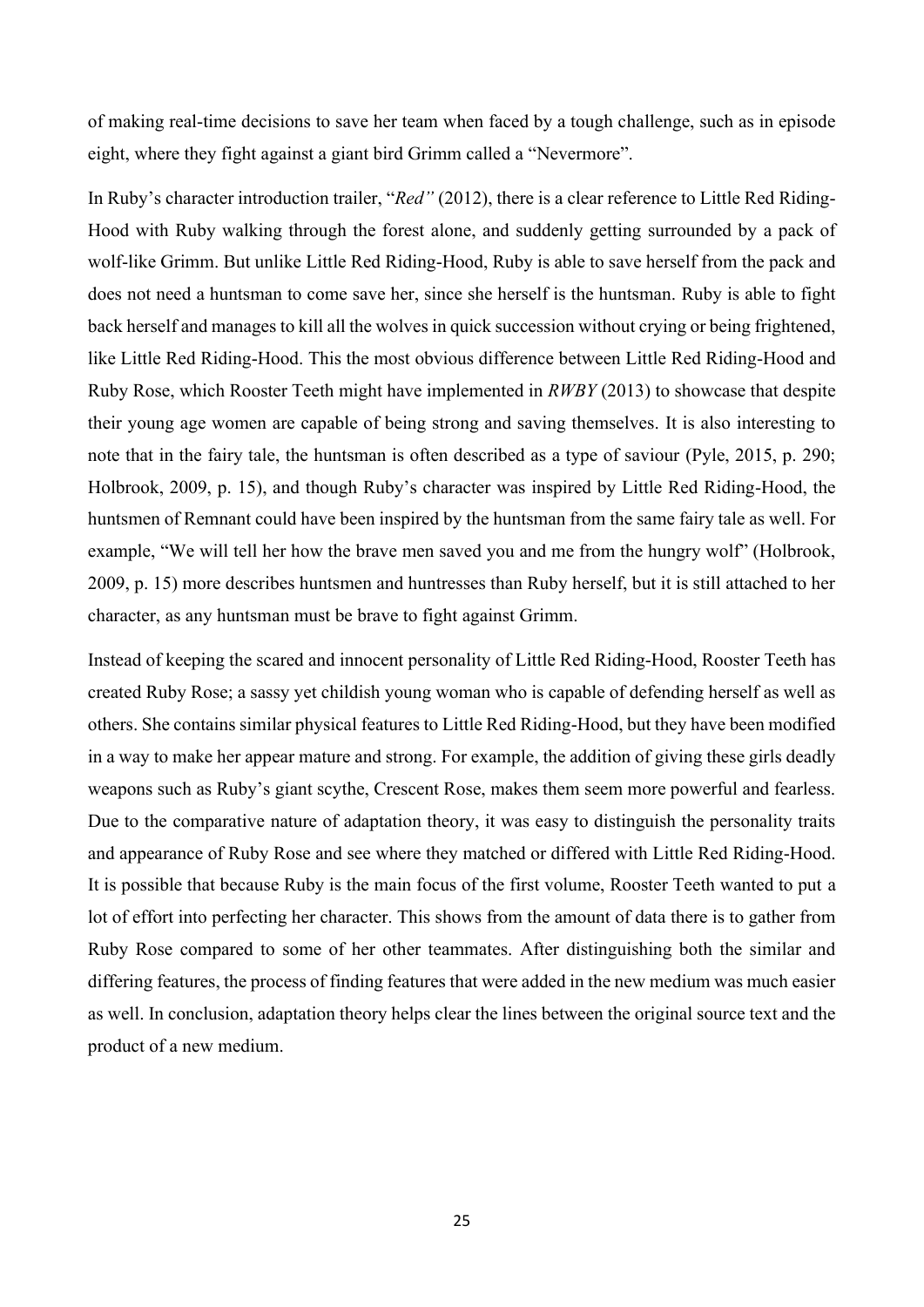#### <span id="page-25-0"></span>**4.2.2. Weiss Schnee**

Weiss Schnee's name is an immediate reference to the Snow White fairy tale, as her name literally translates from German into "White Snow". However, when searching for other similarities between the two, it is clear that there are only a few. When it comes to physical appearance, both Weiss Schnee and Snow White have incredibly pale complexions, but unlike Snow White with her iconic ebony hair and eyes, Weiss' character design seems to take more inspiration from snow rather than the fairy tale itself. Weiss has long, white hair and light blue eyes, which makes her look entirely "white as snow" (Vredenburg, 2005, p. 17). Her forehead is covered by short bangs whilst the rest of her long hair is tied up into a high ponytail. Weiss also has a scar under her eye which she acquired during the "*White*" (2013) trailer whilst fighting against a giant knight. The colours of the trailer itself are very monotone and it is clear that Weiss' cut bleeding is to emphasize how beautiful the red blood is on white snow, just like in the fairy tale.

Though she might not physically resemble "white as snow, black as ebony and red as blood", Weiss' original outfit includes parts of each. She wears a strapless dress that fades from white into a light blue with a black lace underneath it that can be seen at her chest. Along with the dress, she wears a similar bolero jacket with a red underlining to emphasize the "red as blood" part of the fairy tale. Her dress has small snowflake details at its hem much like the jacket does at the end of its sleeves, which further emphasizes the inspiration taken from snow. Weiss also wears a black necklace with an apple shaped pendant as a reference the poison apple from the fairy tale. At the top of her ponytail Weiss also wears a silver headdress that resembles a crown, making her look like a princess. Her signature weapon is a rapier, which suits her elegant exterior. Based off all of this, it is clear that Weiss' appearance is beautiful, however, the same could not be said about her personality.

During the first volume of *RWBY* (2013), Weiss' personality could not be further from her inspired fairy tale character, Snow White. Unlike the kind and considerate Snow White, Weiss Schnee is cold, rude, and only thinks of herself. Weiss behaves like a stuck-up rich girl who believes she is better than everyone else, which could derive from her expensive education and upper-class upbringing. When things do not go her way, she acts out in frustration to anyone in close proximity. She believes her intelligence is beyond anyone else's and refuses to admit she is ever wrong. Weiss is also very bossy towards others and hates being told what to do, which is interesting to note seeing as Snow White is the exact opposite. Snow White lives with dwarves who have told her what chores to do daily, which she gladly does, and at no point does she demand the dwarves do something for her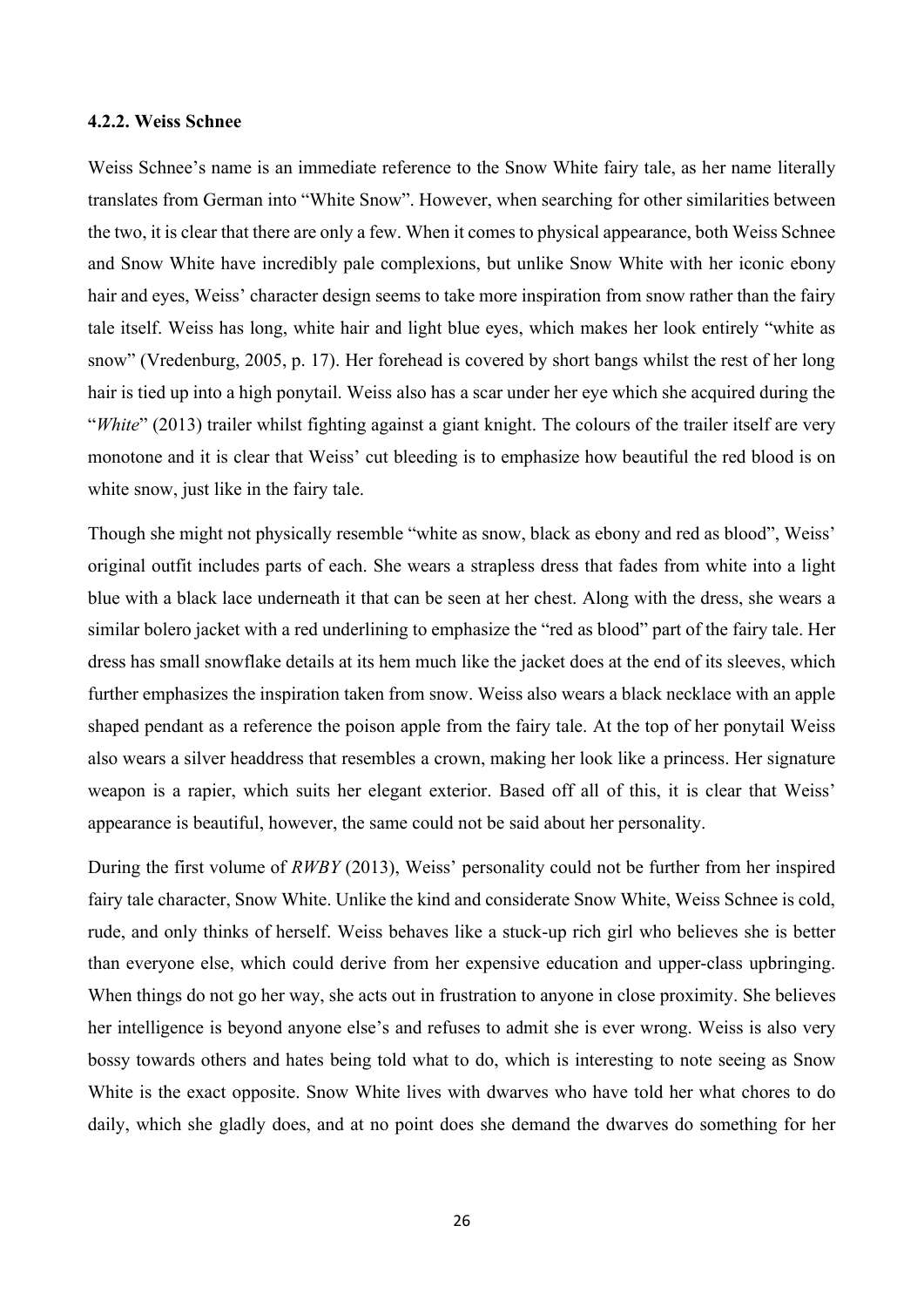instead. When called out on her bossy behaviour, Weiss is quick to agree that she is not perfect but thinks that she is still leagues better than Ruby.

Though she is harsh on others, it is important to note that Weiss is most critical of herself. She is very serious, precise, and does not take kindly to others slacking off or joking around. Weiss calculates each move in battle by referring back to her previous training and recalling what she has learnt. This is much unlike Snow White, as Weiss clearly learns from her mistakes and makes sure they do not reoccur, whereas Snow White repeats hers throughout the story. Weiss knows when to back out of a fight, which is something Snow White never learnt. With Weiss, her fear of mistakes and failure most likely derive from her strict family and upbringing that has caused her much unhappiness throughout her life. An example of Weiss' unhappiness is the song she sings during the *White* trailer, where she sings, "Mirror, tell me something, tell me who's the loneliest of all?" (Rooster Teeth, 2013), despite being surrounded by a large crowd of people. In the trailer, Weiss is also being put on display, having to sing in front of the crowd, much like Snow White at the end of the fairy tale when many people came to see her inside the glass coffin, though instead of being asleep, Weiss is clearly unhappy. At the end of the song, Weiss answers the mirror herself, "I'm the loneliest of all" (Rooster Teeth, 2013), further backing this up. Throughout the first volume, Weiss also mentions how difficult it was to cope with her father's high expectations for her. This is something Snow White only experienced later on in life with her mother hating her once she started to develop from a girl to a woman, but it is clear that neither of them have great connections to their families.

In the story of Snow White, her beauty is both a blessing and a curse, and the same could be said for Weiss Schnee. Because of her beauty and unusual appearance, people are instantly aware of who she is and the power her heritage provides. Though not outright royalty like Snow White, Weiss Schnee is the heiress to the largest Dust manufacturing company, the Schnee Dust Company. This title, alongside her family name, either attracts people who are against the Schnee family and their actions, or those who seek to gain from it. Unlike Snow White, Weiss does not easily trust people as they could be trying to take advantage of her social standing and she is thus very cautious of other people. Her beauty, however, also attracts various male suiters and she has acquired the nickname of "snow angel", though her sour attitude tends to scare them off. If she were to wake up to a prince kissing her and proposing marriage like Snow White did, Weiss would consider herself too good for the man and reject him. She is, however, capable of being polite and charismatic, but only when she personally gains from it. For example, when she compliments others in order to persuade them to join her team. This trait is further backed up by the fact that Weiss is not interested in socializing with people that do not live up to her standards, and outright ignores them instead.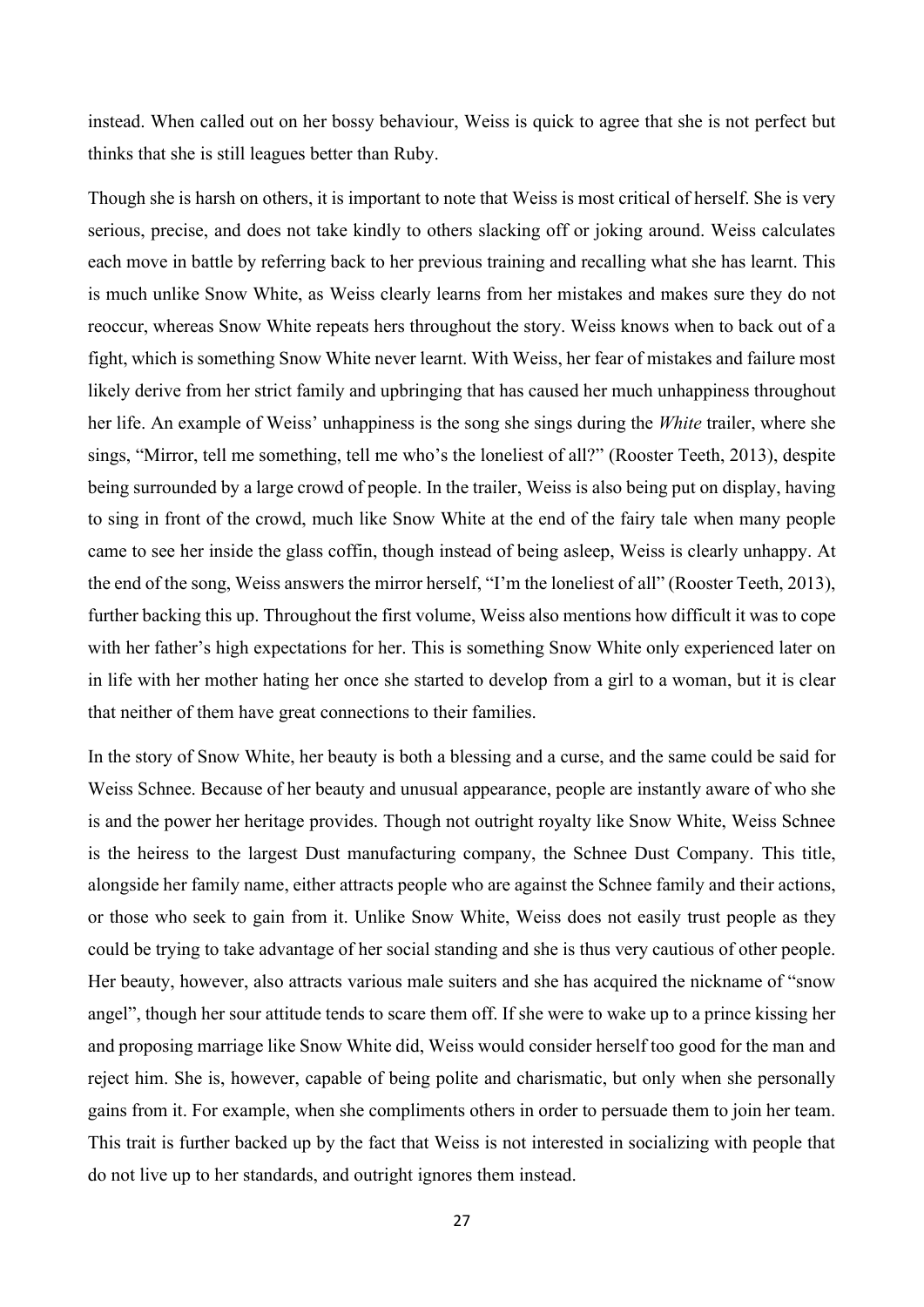Once better acquainted with the team later on in the volume, Weiss warms up and begins to understand how harmful her attitude can be towards others. For example, instead of being jealous of Ruby's leadership, Weiss realizes to try and become a better partner and teammate instead of holding a grudge over something out of their control. This begins Weiss' character development as she is able to admit she was in the wrong and even offers to help Ruby become a more qualified leader. At the end of the volume Weiss begins to realize the importance of friendship and maintaining relationships, rather than focusing on the negative sides of the situation. An example of this is when Blake and Weiss argue for several episodes about Blake's past, which Weiss does not approve of, and Blake runs away to avoid confrontation. When they see each other again, instead of yelling at Blake for leaving, Weiss asks her to be honest with the team so that they can be there for her. This shows that she has grown as a character because her personal qualms are no longer more important than her friends. Instead of being like the kind, considerate Snow White to begin with, it appears as though Weiss grows into that role later on.

Instead of re-creating Weiss Schnee in the image of Snow White, the epitome of kindness and trust, Rooster Teeth clearly decided to create an adaptation that opposes the original source material. This vast difference in personality makes the two characters very interesting to compare. It leaves the viewers questioning why such a drastic change was made with Weiss especially. It is possible that because the world of Remnant is so dark and dreary, Rooster Teeth did not want to stick to the concept of an overly positive and trusting character because it simply would not fit into the depressing theme of the world and its inhabitants.

Though both share tragic family backstories and princess lifestyles, Weiss' life has been modified to appear more realistic but nonetheless depressing. As with the analysis of Ruby Rose, both Weiss Schnee and Snow White have clear distinguishable features that make it easy to see the differences between the characters and where exactly Rooster Teeth wanted to steer away from the original source material. As mentioned earlier, Rooster Teeth has taken clear inspiration from the life and appearance of Snow White, but when it comes to her personality, Weiss has been created to appear rude, selfish, and often suspicious of others. It is as if they created a version of Snow White after her story ends, where she has grown bitter after trusting the wrong people and being hurt so often.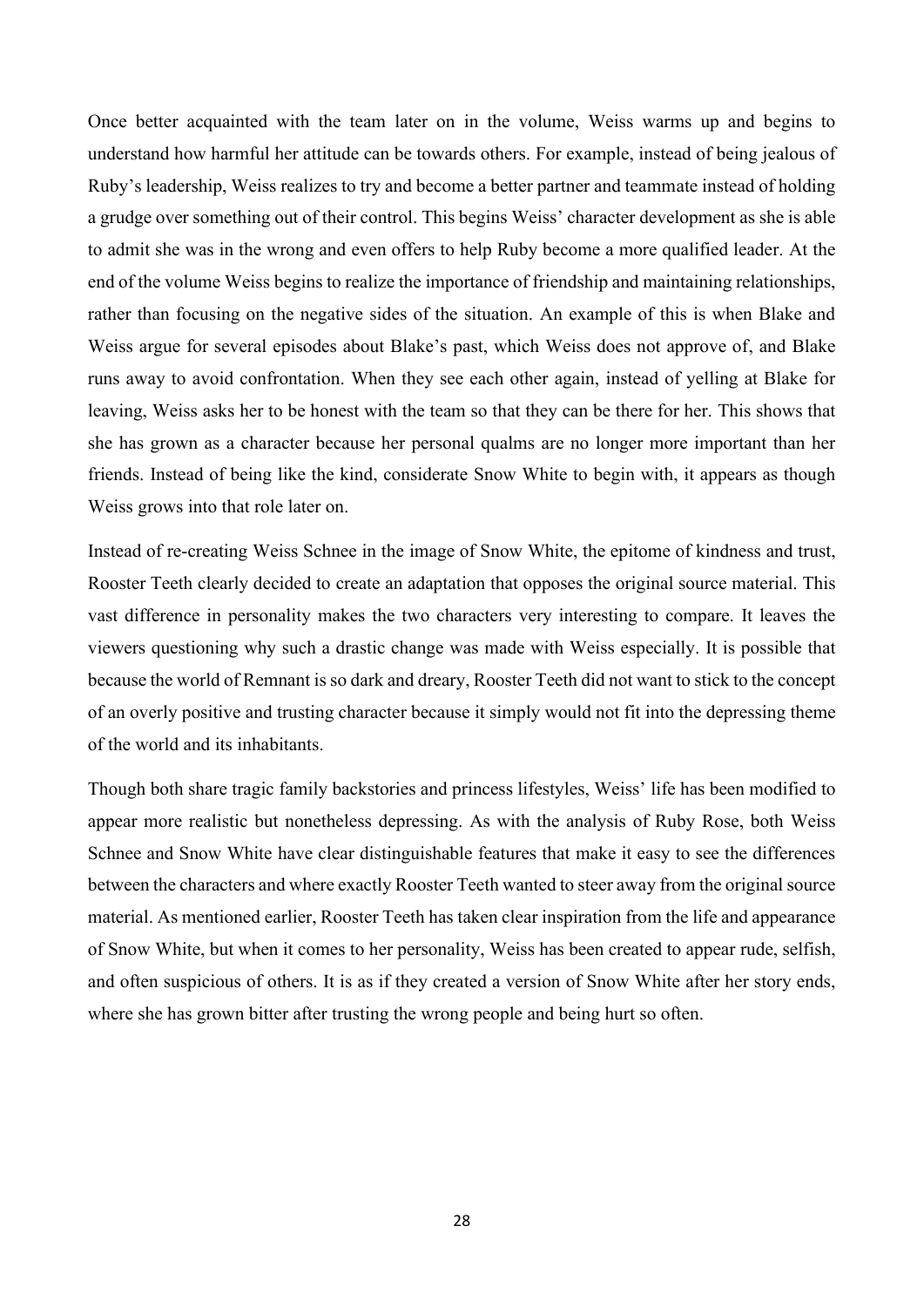## <span id="page-28-0"></span>**4.2.3. Blake Belladonna**

Blake Belladonna is a quiet, calm, and mysterious girl who is not interested in making friends or socializing with her peers, unlike her other classmates. She has black hair, yellow eyes and wears a bow in her hair. Though they are both beautiful and possess black hair, Blake does not share many physical similarities with Beauty. Even when it comes to personality, Beauty is more of a happy and positive character whereas Blake is a pessimist who doesn't often express her emotions. It seems that Blake shares more similarities in personality with the Beast. Blake has a tough exterior and appears rude or disinterested to those who approach her, and even the Beast seemed more emotional than Blake in the different versions of the story.

What Blake, Beauty, and the Beast all have in common is their shared love for literature and reading. However, where Beauty and the Beast are able to bond over this, Blake is more hesitant about sharing her literary interests. This can be seen during one of her first appearances in the series when Ruby queries her about her book and Blake is shocked by her interest. It is also clear from this same interaction that Blake prefers reading her favourite books rather than socializing with her peers because she quickly returns to her book and barely responds to anyone. This is another example of how Beauty and Blake differ; Beauty is kind and social whereas Blake is more antisocial and rude, like the Beast. Blake's interest in literature is also referenced again later on in the volume when team RWBY moves into their dorm and Blake organizes their shared bookshelf in excitement.

Unlike the rest of her human teammates, Blake is a Faunus, meaning she possesses the traits of a certain animal, which in her case is a cat. This is something she has in common with the Beast; they both have animalistic features that cause others to judge and shame them. Due to the fluctuating public opinion on the Faunus, Blake hides her cat ears with a black bow in her hair, making her seem completely human. Though she resembles a human, the Faunus are viewed as monsters or freaks, causing her to isolate herself and distrust humans, much like how the Beast hides himself away in his estate. Blake, however, is very vocal about defending the Faunus rights and standing up for those getting bullied due to their Faunus heritage. She is bold and unafraid to point out controversial facts even while knowing she is in the vast minority. In all simplicity, she stands up for those who cannot or will not stand up for themselves, similarly to how Ruby wants to lead her life as a huntress.

In the fairy tales, Beauty does not appear as though she needs to be taken care of, and more so seems to be the one taking care of others. This is much like Blake, who is capable of taking care of herself and her partner, Yang, during combat, as well as speaking her mind during social situations. Much like Beauty did with her dad when she took up the Beast's offer of being his bride, Blake is not afraid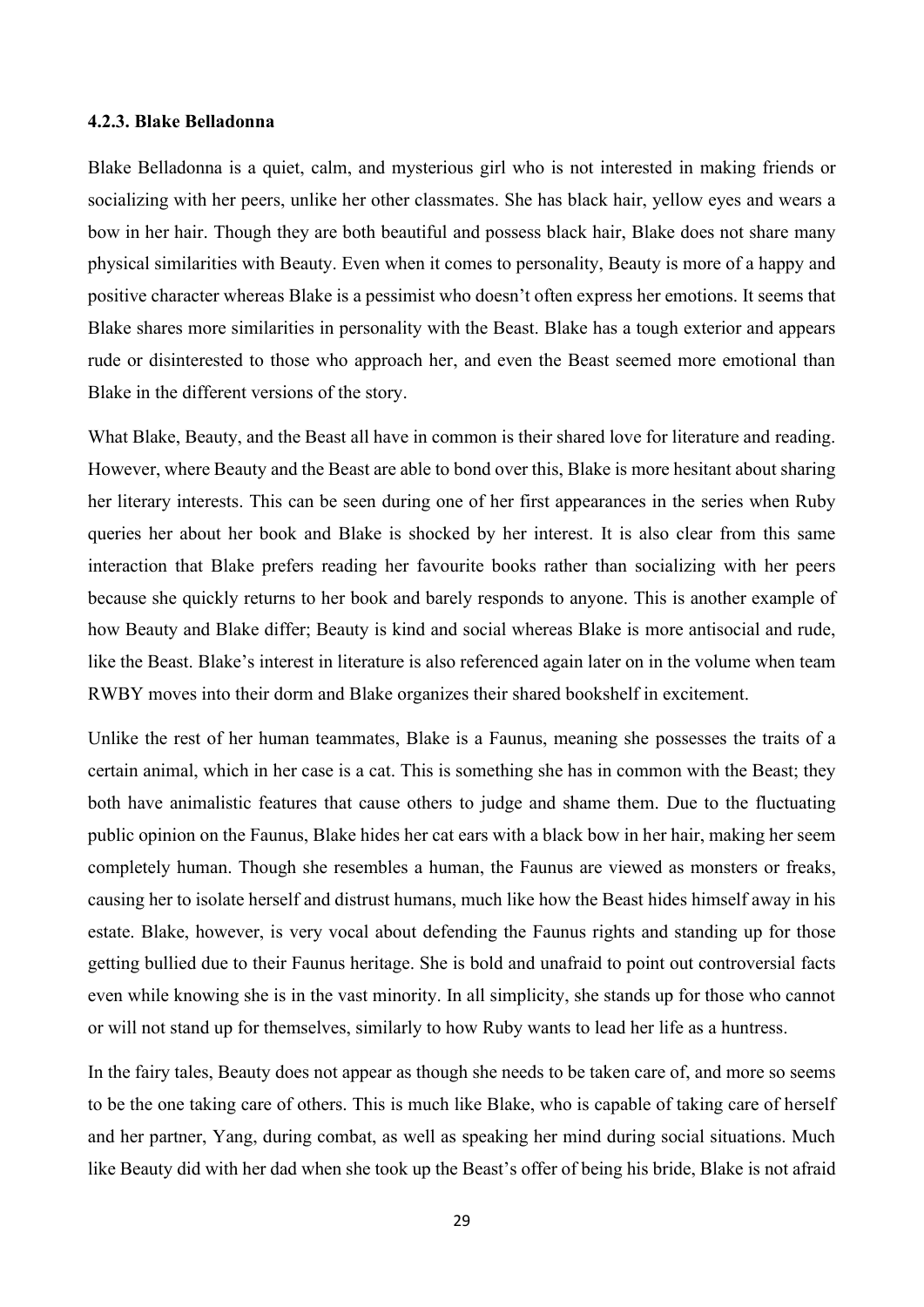to put herself in risky situations in order to protect those she cares about. This shows, for example, in her past commitments in fighting for the social justice of the Faunus, and how she puts herself on the front lines in order to get their cause heard even though it may get her in trouble with the law. Even Beauty breaks this common misconception of female protagonists being quiet and submissive when despite her fear of the Beast, she is brave enough to speak her honest mind around him. An example of this is when she says, "I do not wish to marry you, Beast, and you must know that – But I fear that if I do not you may harm my father", despite shaking and trembling at the sight of him just moments earlier.

When it comes to their partnership, both Blake and Yang are quite independent but thrive together as partners. Blake is only ever dependent on others for her own emotional and social growth, which can be seen in action during the final episode of the first volume, when Blake understands that her lack of proper communication skills during her argument with Weiss took a toll on her relationship with the entire team. Hypothetically, Blake could proceed to live her life in isolation, staying rude to all those who approach her, but it would put a halt to her growth as a character. This can be compared to the Beast's personality before Beauty. He was rude to those he did not know and had no interest in getting to know, such as Beauty's father, but he became warm and kind to Beauty, and eventually the rest of her family as well. Blake's teammates thus have had the same effect on Blake as Beauty had on the Beast.

Physically Blake is nothing like Beauty or the Beast, which means Rooster Teeth likely wanted to create a character that contained their concepts rather than their physical features. Because of this, it was very difficult for viewers to figure out which fairy tale character she was inspired by when the "*Black"* (2013) trailer came out. Unlike other characters, who are introduced to the audience early on, Blake's character and backstory are mainly explored towards the end of the first volume, which also makes it difficult to get an idea of her character from the beginning of the series despite her being one of the four main characters.

When analysing through adaptation theory, one is often forced to think about what kind of changes have been made in the new medium and why. This was an important part of the analysis of Blake Belladonna because she is so unlike the fairy tale characters that inspired her, and yet their features are still visible to the viewers in her character development. Unlike any other character in the series, Blake was inspired by two fairy tale characters instead of one, which raises the question of why this kind of change was made on her part.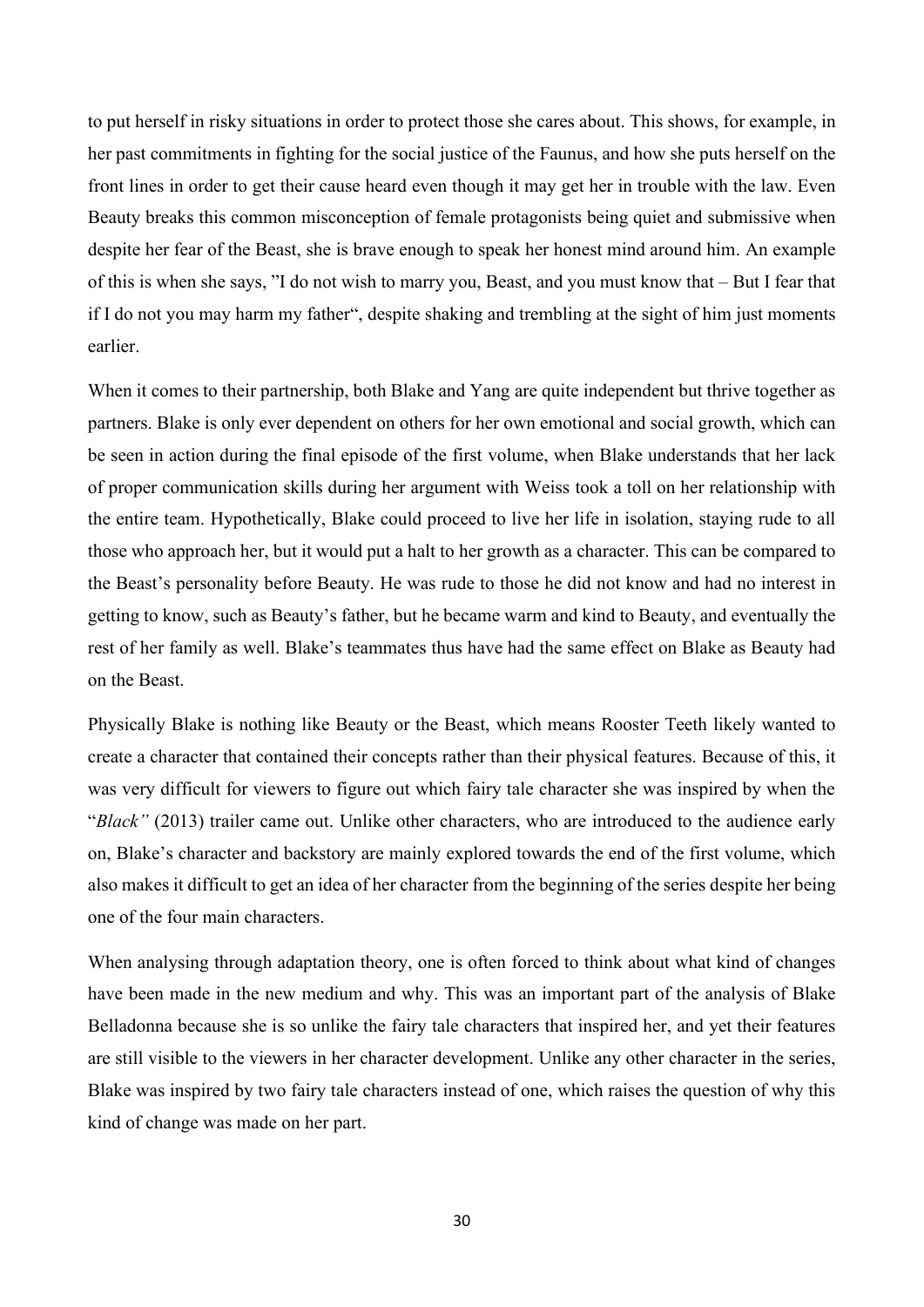Blake raises a lot of awareness on the topic of race in the series, and it is possible the producers wanted to do the same with her character outside the series as well. Because Blake is able to hide her Faunus features, she appears to be a normal, beautiful girl to the rest of the world, but deep down she knows the prejudice she would face if she were to reveal her Faunus side to others. This represents the juxtaposition between Beauty, a human who lives a normal life, and the Beast, a creature isolated by their appearance. As Blake mentions in the show, she is able to avoid any racist remarks towards her because of how easily she is able to cover her Faunus features. With her animalistic features covered, she is treated just like any other human would be. It is possible Rooster Teeth wanted to purposefully create Blake as a Faunus to raise awareness on the topic of racism.

# <span id="page-30-0"></span>**4.2.4. Yang Xiao Long**

Yang Xiao Long is an extroverted and easily aggravated jokester who doesn't tend to take things too seriously. She clearly views her studies at Beacon as an opportunity to meet new people and socialize with other teams rather than as a place to study and learn new things. Though Yang is an all-round positive and out-going person, she is also impatient and gets easily frustrated by stressful situations. This aggravation matches her fighting style, where she simply punches things in anger. Once the fight is finishes, she quickly calms down. When it comes to personality, Yang clearly has nothing in common with Goldilocks, but they do share similarities when it comes to appearance.

Just like Goldilocks, Yang has long, luscious, golden hair that she values greatly. An example of this is during her first encounter against two 'Ursai', which are Grimm in the form of large bears. This fight between Yang and the Ursai in itself is a reference towards the fairy tale, where the angry bears find Goldilocks in their territory. During the fight, one of the bears slices up a small strand of Yang's hair, which aggravates her and activates her semblance. Naturally Yang has light purple eyes but once she becomes angry and her semblance is activated, they turn bright red. Along with her eyes changing colour, her hair begins to glow like live fire, emphasizing her golden hair. This process of someone somehow damaging Yang's hair becomes a comedic 'call-back' in the series that emphasizes its importance.

Yang is the older half-sister of Ruby Rose, whom she shares a father with, but she knows near to nothing about her own mother. During the first volume, this is only ever explored in the "*Yellow*" (2013) trailer where Yang goes into a nightclub looking for information on her mother, similarly to how Goldilocks went to the forest looking for her mother. The trailer contains the most connections and similarities between Yang and Goldilocks. It begins with Yang confidently walking into a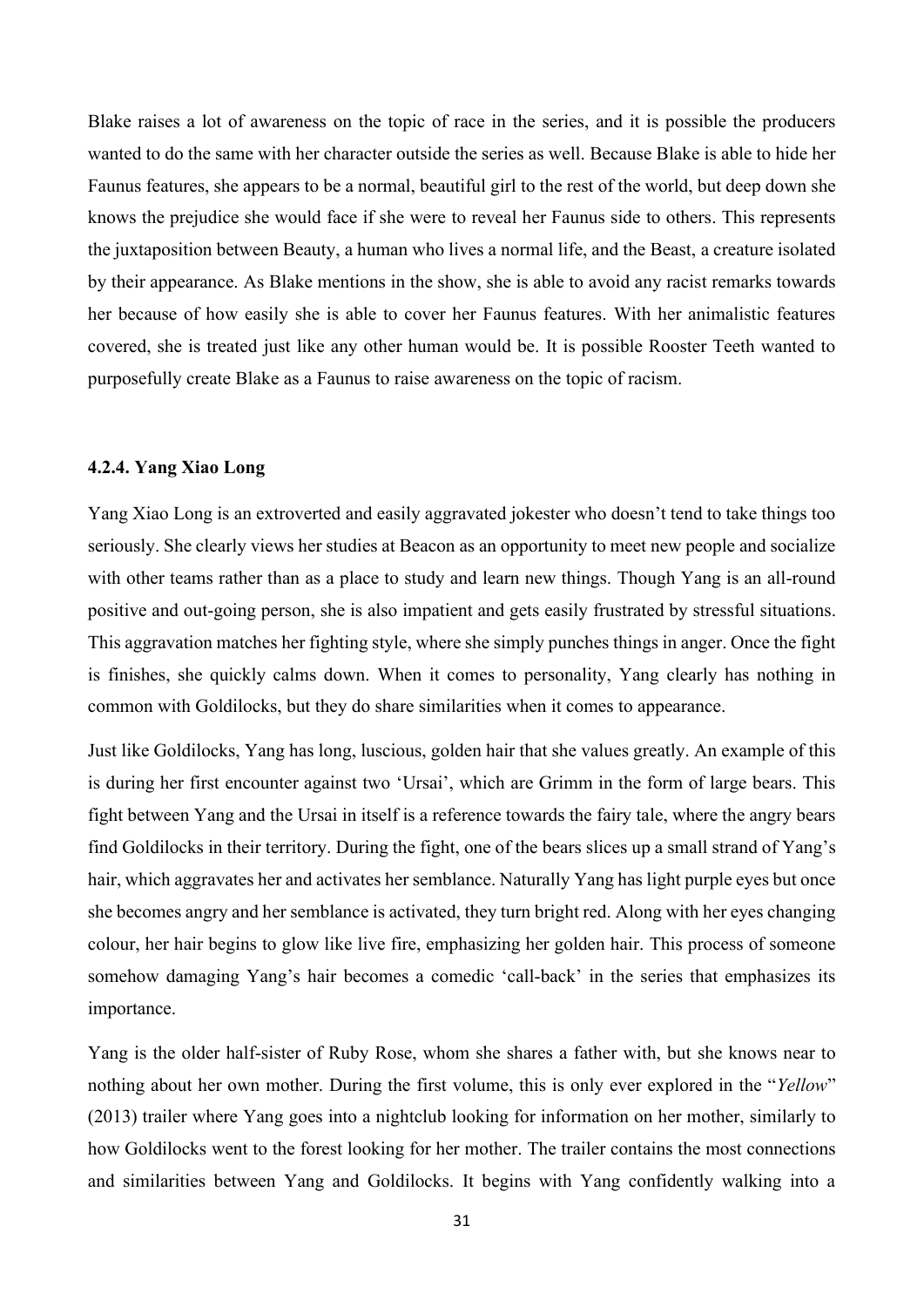nightclub as if she owned the place, much like how Goldilocks intruded into the house of the three bears, thinking nothing of it and acting as if it were her own home. The nightclub's DJ is also wearing a bear head, which references Goldilocks stepping into the house of the bears, and the club's owner is called "Junior", in reference to the youngest of the bears. Junior also refers to Yang as "Blondie", which is a synonym for Goldilocks. Eventually Yang begins threatening Junior for the information which results in his minions attacking her. During this fight, Yang wreaks havoc and destroys the club from the inside, much like how Goldilocks did with the bears' supper and rocking chair. The fight ends with her jumping out the window, which is exactly what Goldilocks did when she fled the bears' house. However, Yang was not afraid of confrontation like Goldilocks was.

Yang is a perfect example of how the producers of the series have wanted to take inspiration from the Goldilocks fairy tale to create a character that reminds the viewers of her, but who is otherwise their own character completely. Though not much of Goldilocks' appearance is mentioned in the fairy tale, it is clear that Yang is meant to represent a more grown and feminine version of her. However, out of all the main characters of *RWBY* (2013), Yang's appearance is also the most sexualized. While the other three teammates wear clothes that cover their bodies almost completely, Yang's outfit clearly focuses on showing off her feminine features. Her cropped shirt and shorts leave her cleavage, stomach, and thighs visible, which is the most skin shown out of the entire team. As mentioned earlier, Yang also shares practically no similarities with Goldilocks when it comes to personality. It is possible the producers wanted to steer clear from the idea that Goldilocks is a scared little girl clinging to her mother and focus more on making a confident character who is not afraid of confrontation.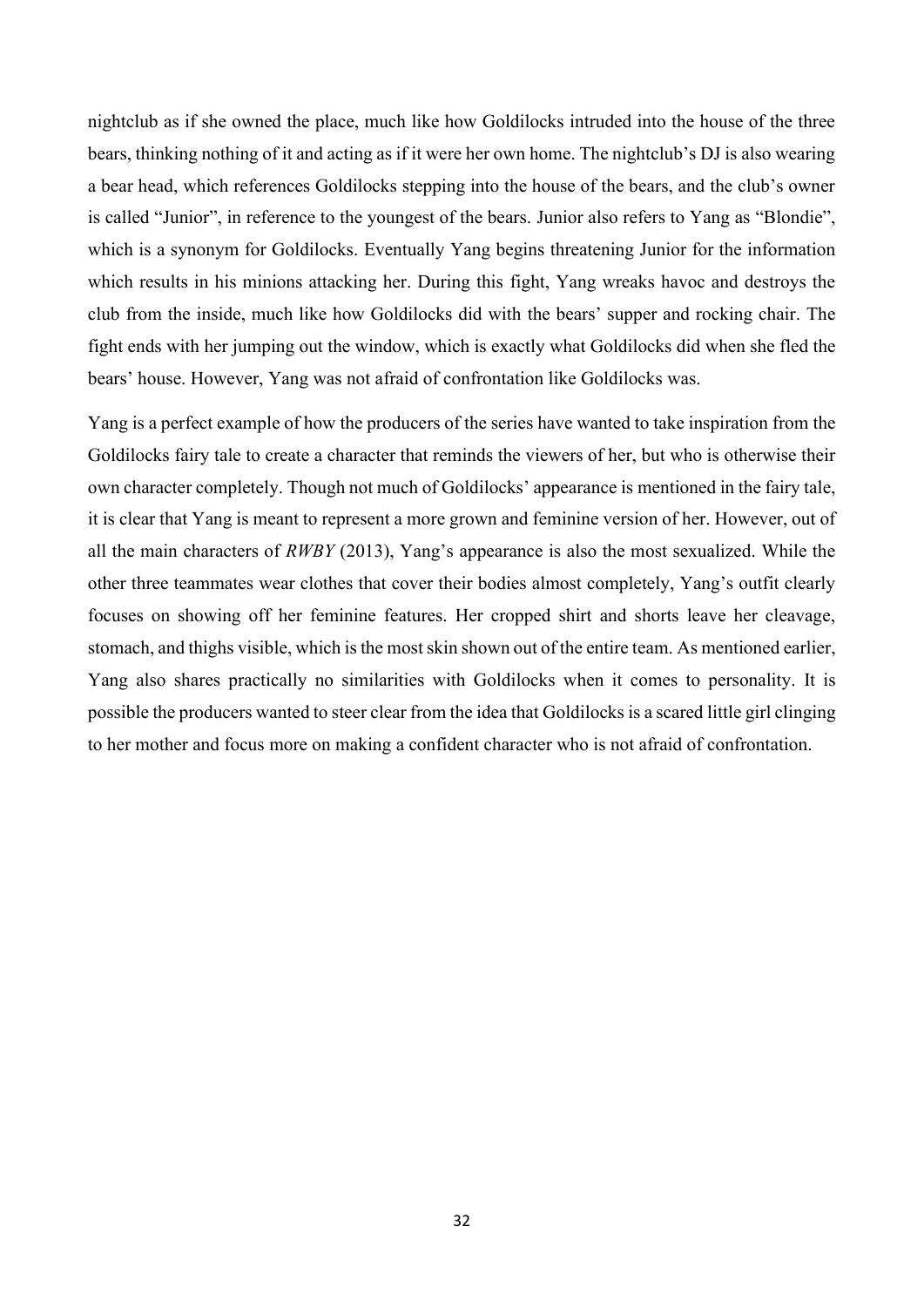# <span id="page-32-0"></span>**5. Conclusion**

Based on the analysis it is clear that all the *RWBY* (2013) characters are more mature versions of the younger fairy tale characters, and they are portrayed as strong women capable of fighting for themselves rather than scared and naïve little girls. It seems as if the producers of the series wanted to steer away from the idea that women are always saved by huntsmen or princes, and thus made the main characters huntresses who are capable of saving themselves. With their age, the *RWBY* (2013) characters are also more feminine and sexualized than their fairy tale counterparts, for example, with how Yang is clearly a more grown and sexualized version of Goldilocks, whose appearance is never really mentioned much in the fairy tale itself.

Another noticeable factor from the analysis is that Ruby and Weiss play a larger part in the first volume than Blake and Yang do, and especially Yang is left more as a side character during the volume despite being one of the four main characters. Blake as a character is only explored during the last few episodes of the volume, whereas Ruby and Weiss are constantly in the spotlight. Alongside this, Ruby and Weiss as characters have taken more inspiration from their fairy tale counterparts than the rest of the team. Blake and Yang are clearly more indirect interpretations of their fairy tale characters whereas Ruby and Weiss immediately remind the viewer of their fairy tale counterparts.

When it comes to personality, Weiss is the one that differs the most from their fairy tale counterpart, Snow White. The producers switched from the kind and compassionate idea of a princess to a snobbier and more narcissistic version, which, in the end, made for a more interesting story and character development. This striking difference in personality was not shocking, knowing Snow White is described as the epitome of kindness whereas Weiss is the selfish, overachiever daughter of a rich company owner. There was bound to be differences in personality. However, if the series were analysed as a whole rather than just one volume, there could be more similarities in personality between the two in the wake of Weiss' character development during the finale of the first volume.

Each character from both the fairy tales and from *RWBY* (2013) have their unique personality traits and appearances, but they have a lot more similarities with their counterparts than differences, which makes it clear where the inspiration comes from in the *RWBY* (2013) characters. Despite being inspired by fairy tales, the *RWBY* (2013) characters are different, as if they were indirect adaptations from the fairy tales. The aforementioned art of repetition in Hutcheon and O'Flynn's (2013) adaptation theory lives on in *RWBY* (2013), where the series keeps the original traits of the fairy tale characters alive but also brings their own twist to it. In their studies, Hutcheon and O'Flynn (2013)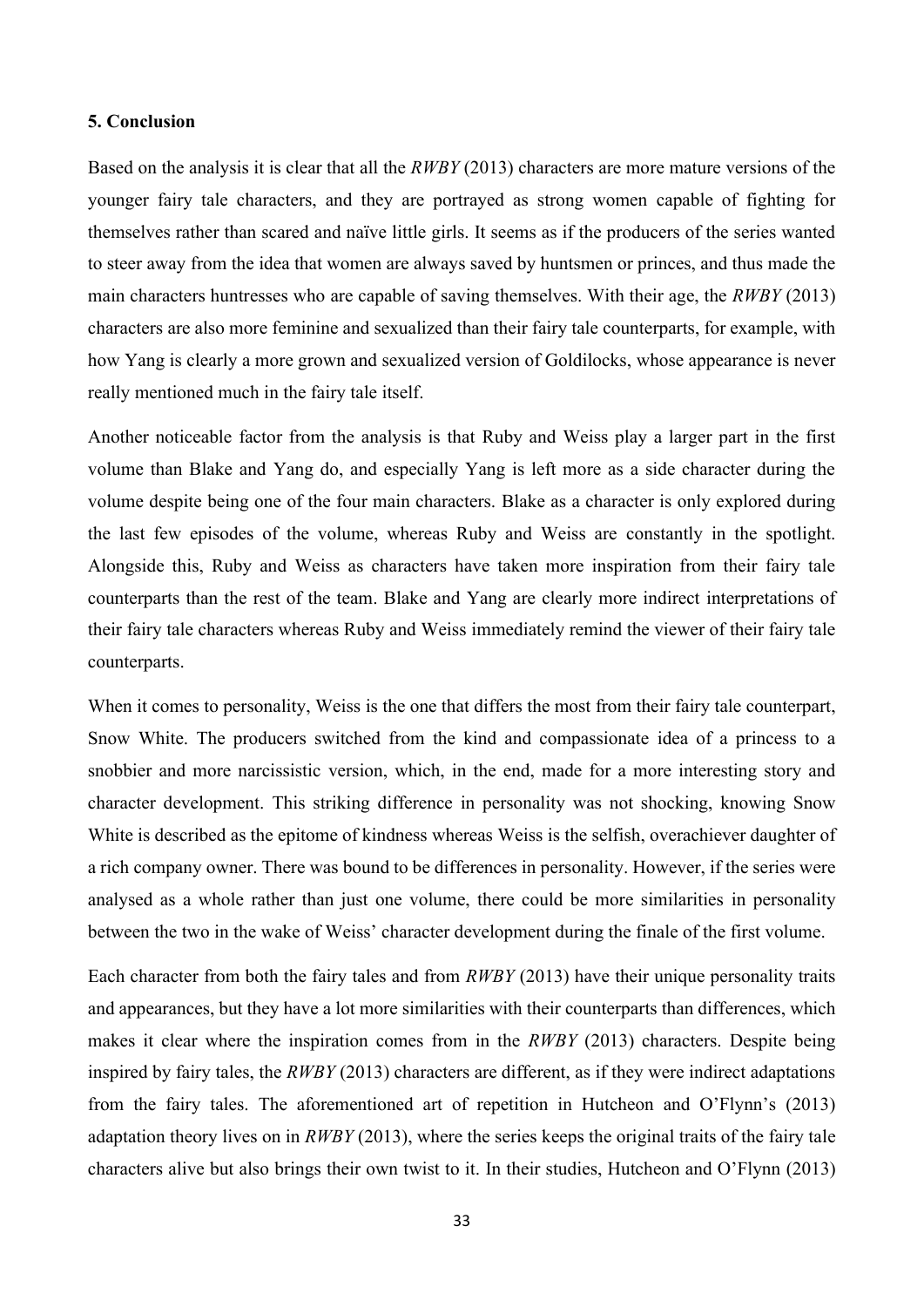also mention that repetition accompanied by change is the reason viewers are so attracted to these kinds of media, for example series like *RWBY* (2013) (p. 4-5). And it is likely the reason why the series has become so popular; many began watching the series based off the trailers that heavily showcase the different fairy tale aspects of the series. Though the series does not focus on fairy tales itself, it is clear that this sort of adaptive media based off older literature attracts viewers, thus keeping their meaning and idea alive to the newer generation.